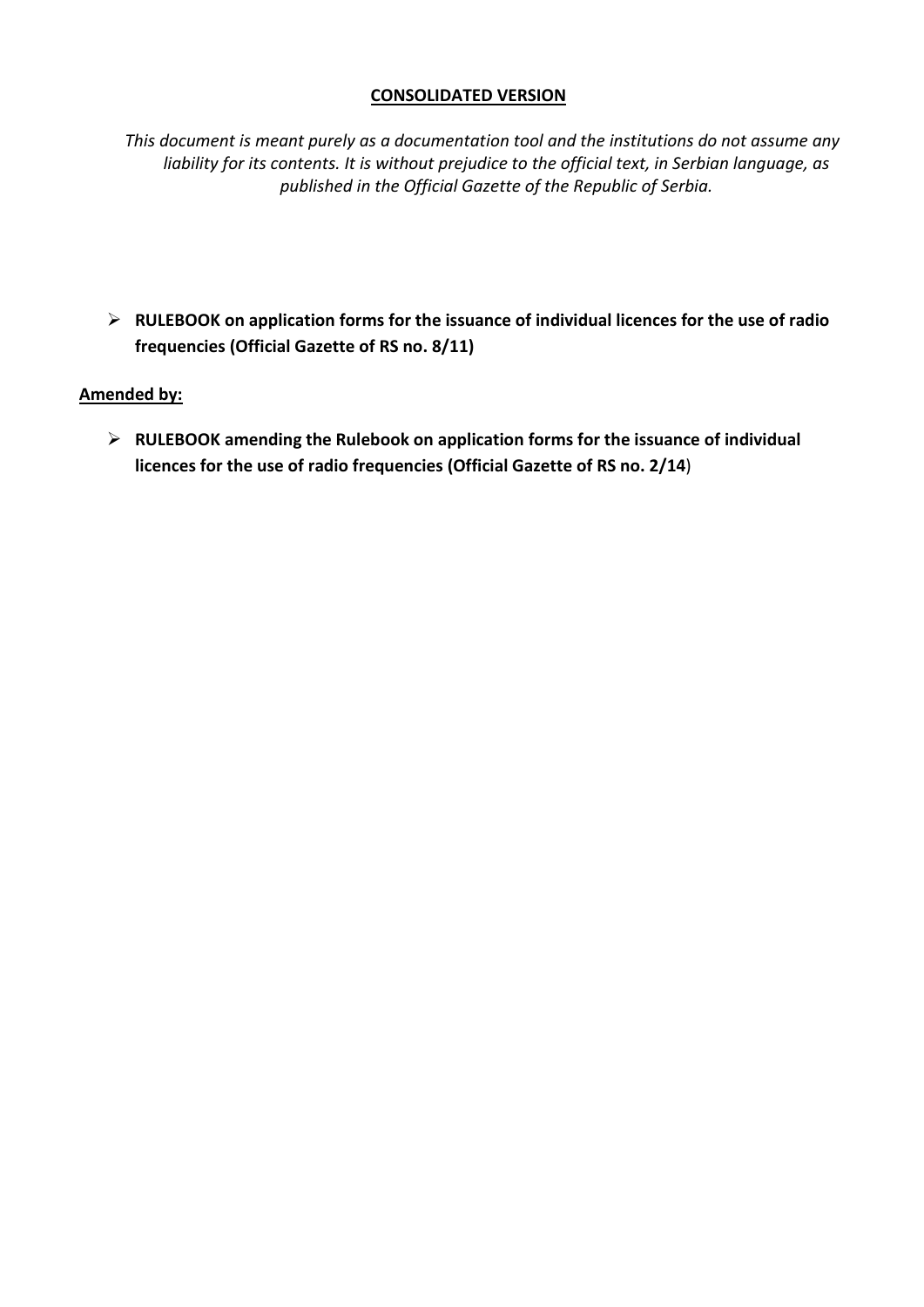Pursuant to Arts. 85, para. 2, 86, para 5, 87, para. 2, 88 para 2 and 94 para. 3 of the Law on Electronic Communications (*Official Gazette of the Republic of Serbia* no. 44/10), Art. 12, para 1 item 1) and Art. 16, item 4 of the Statutes of the Republic Agency for Electronic Communications (*Official Gazette of the Republic of Serbia* no. 59/10),

the Managing Board of the Republic Agency for Electronic Communications passed the following

#### **RULEBOOK**

#### **on application forms for the issuance of individual licences for the use of radio frequencies**

#### *(Official Gazette of RS***, nos. 8/11 and 2/14***)*

#### *- Consolidated version -*

#### **Article 1**

This Rulebook shall stipulate the application form for the issuance of individual licences for the use of radio frequencies in relation to the type of the electronic communications network or service for which the assignment of radio frequencies is requested and shall include the Guidelines with elements of technical solution depending on the nature of radiocommunications services, as well as the form of application for the issuance of individual licences for the use of radio frequencies: on board of aircraft, on board of ship and/or other vessel, for amateur radio club station, for personal amateur radio station, for diplomatic/consular mission, for foreign legal entity, for temporary licence for the use of radio frequencies and of amateur radio licence.

#### **Article 2**

Application referred to in Article 1 herein shall be made using the appropriate application form, as follows:

- 1) ZPD Form– Application form for the issuance of individual licence for the use of radio frequencies;
- 2) ZPDV Form– Application form for the issuance of individual licence for the use of radio frequencies for radio stations on board of aircraft;
- 3) ZPDB Form Application form for the issuance of individual licence for the use of radio frequencies for radio stations on board of ship and/or other vessel;
- 4) ZPDKA Form Application form for the issuance of individual licence for the use of radio frequencies for amateur radio club station;
- 5) ZPDLA Form– Application form for the issuance of individual licence for the use of radio frequencies for personal amateur radio station;
- 6) ZPD-DKP Form Application for the issuance of individual licence for the use of radio frequencies by diplomatic/consular mission;
- 7) ZPD-SPL Form Application form for the issuance of an individual licence to foreign legal entities for the use of radio-frequencies;
- 8) ZPDPR Form Application form for the issuance of temporary licence for the use of radio frequencies;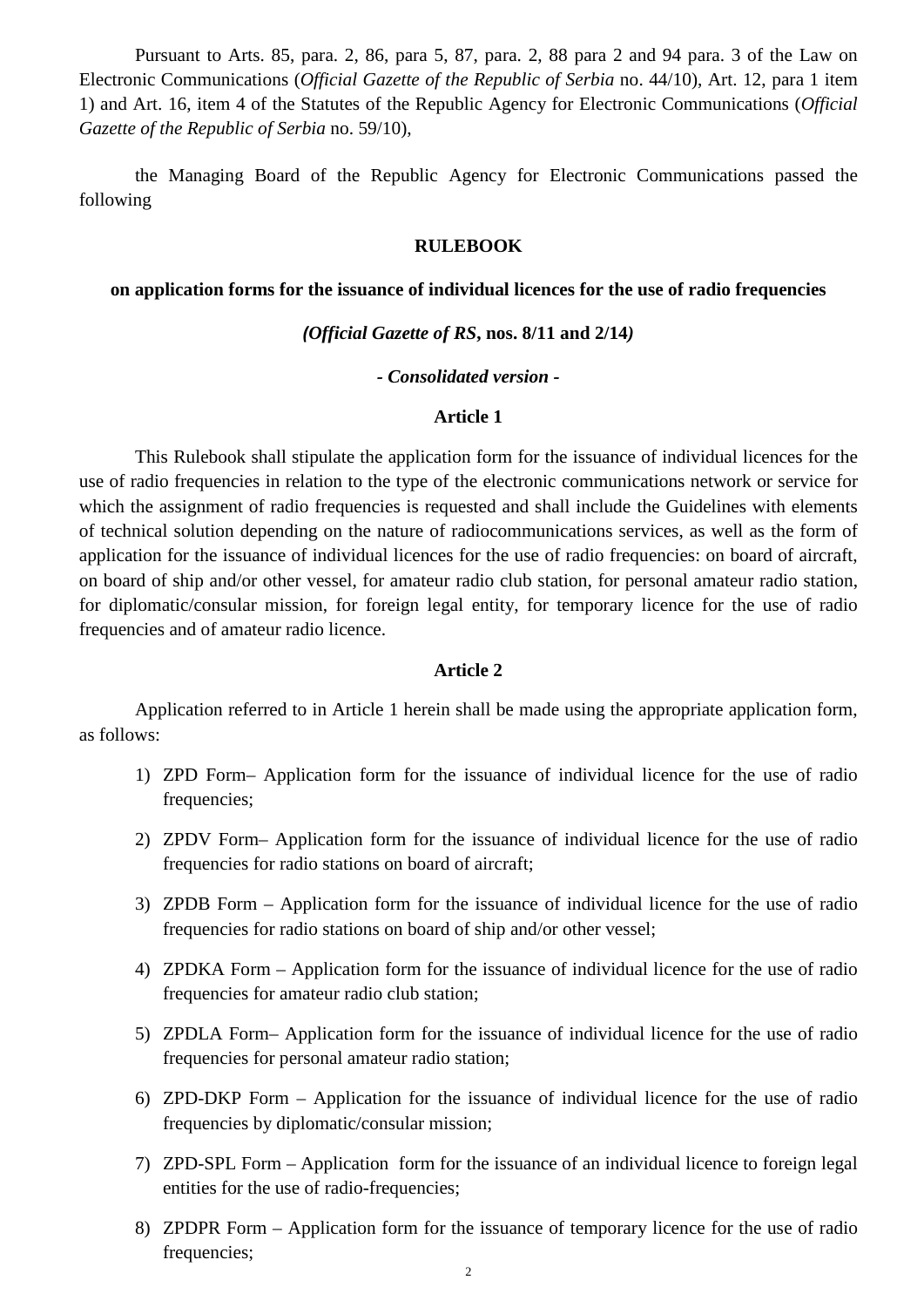8a) ZPDPR-SPL Form – Application form for the issuance of a temporary licence to a foreign legal entity for the use of radio frequencies

9) ZRLA Form – Application form for the issuance of amateur radio licence.

#### **Article 3**

Application forms referred to in Article 2 herein, as well as the Guidelines with elements of technical solution depending on the nature of radiocommunications service referred to in Article 1 herein, shall be printed with this Rulebook as an integral part thereof.

#### **Article 4**

As of the day of entry into effect of this Rulebook, the Rulebook on procedure for radio station licence issuance and on data and documentation to be submitted together with radio station licence request (*Official Gazette of RS*, no. 100/05) and the Rulebook on forms for radio station licences (*Official Gazette of RS*, no. 111/08) shall cease to be valid.

#### **Article 5**

This Rulebook shall come into effect on the eighth day following its publication in the *Official Gazette of the Republic of Serbia*.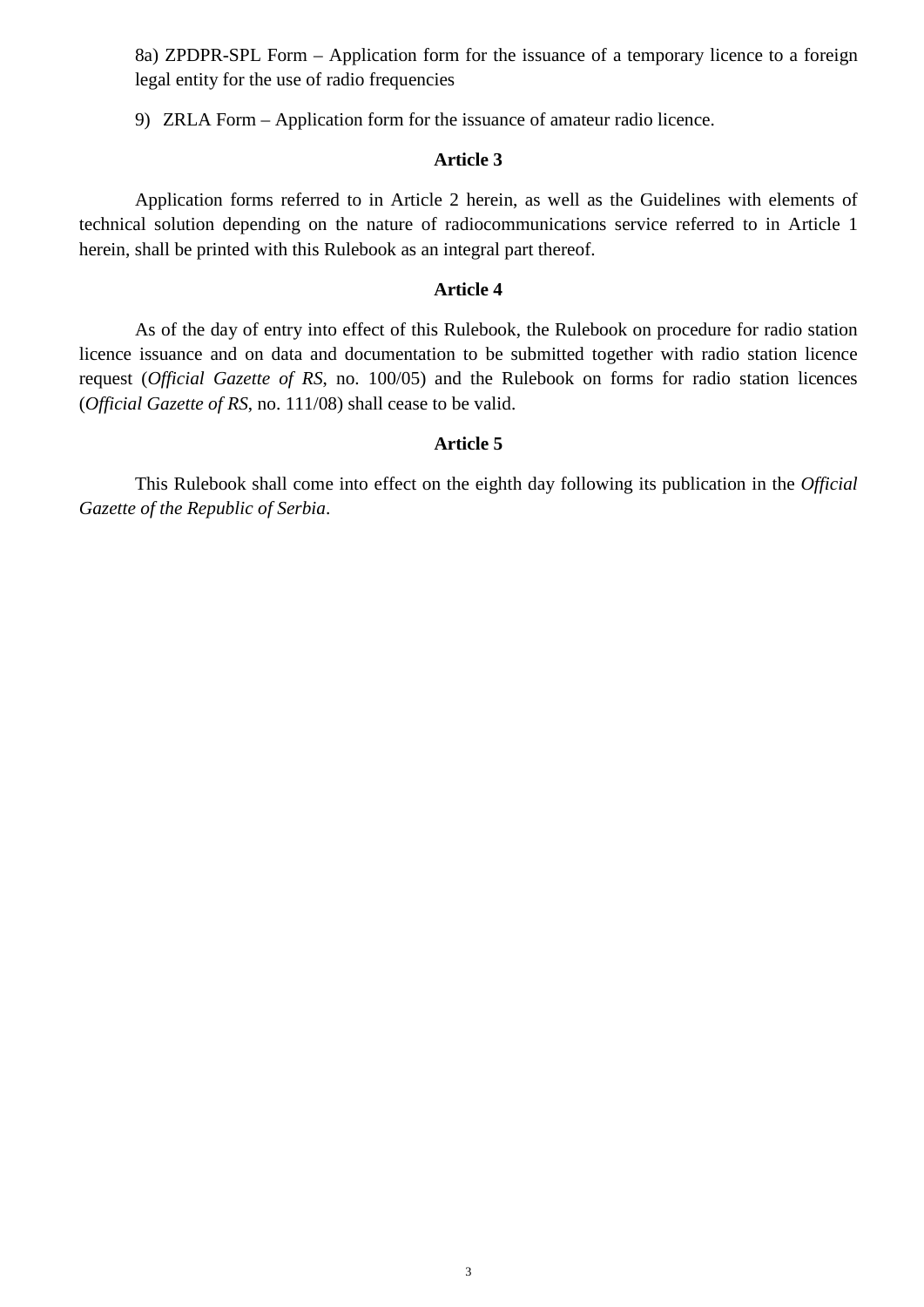**Образац ЗПДПР-СПЛ**

**ZPDPR-SPL Form**



#### **ЗАХТЕВ ЗА ИЗДАВАЊЕ ПРИВРЕМЕНЕ ДОЗВОЛЕ ЗА КОРИШЋЕЊЕ РАДИО-ФРЕКВЕНЦИЈА СТРАНОМ ПРАВНОМ ЛИЦУ**

## *APPLICATION FORM FOR THE ISSUANCE OF A ТЕMPORARY LICENCE TO FOREIGN LEGAL ENTITIES FOR THE USE OF RADIO-FREQUENCIES*

| Пун назив компаније / организације:                                                                                       | Full name of the company / organization: |                       |                              |         |  |
|---------------------------------------------------------------------------------------------------------------------------|------------------------------------------|-----------------------|------------------------------|---------|--|
| Адреса седишта:<br>Address of the Headquarter of the<br>company/organization:                                             |                                          |                       |                              |         |  |
| Телефон:<br>Telephone:                                                                                                    |                                          | Телефакс:<br>Telefax: |                              | e-mail: |  |
| Име лица (задуженог за коришћење радио-станице):<br>Name of contact person (responsible for the radio-station operation): |                                          |                       |                              |         |  |
| Адреса:<br>Postal address:                                                                                                |                                          |                       |                              |         |  |
| Држављанство:<br>Nationality:                                                                                             |                                          |                       | Број пасоша:<br>Passport No. |         |  |
| Телефон:<br>Telephone:                                                                                                    |                                          | Телефакс:<br>Telefax: |                              | e-mail: |  |
| Захтевани период коришћења:<br>Requested period of use:                                                                   |                                          |                       |                              |         |  |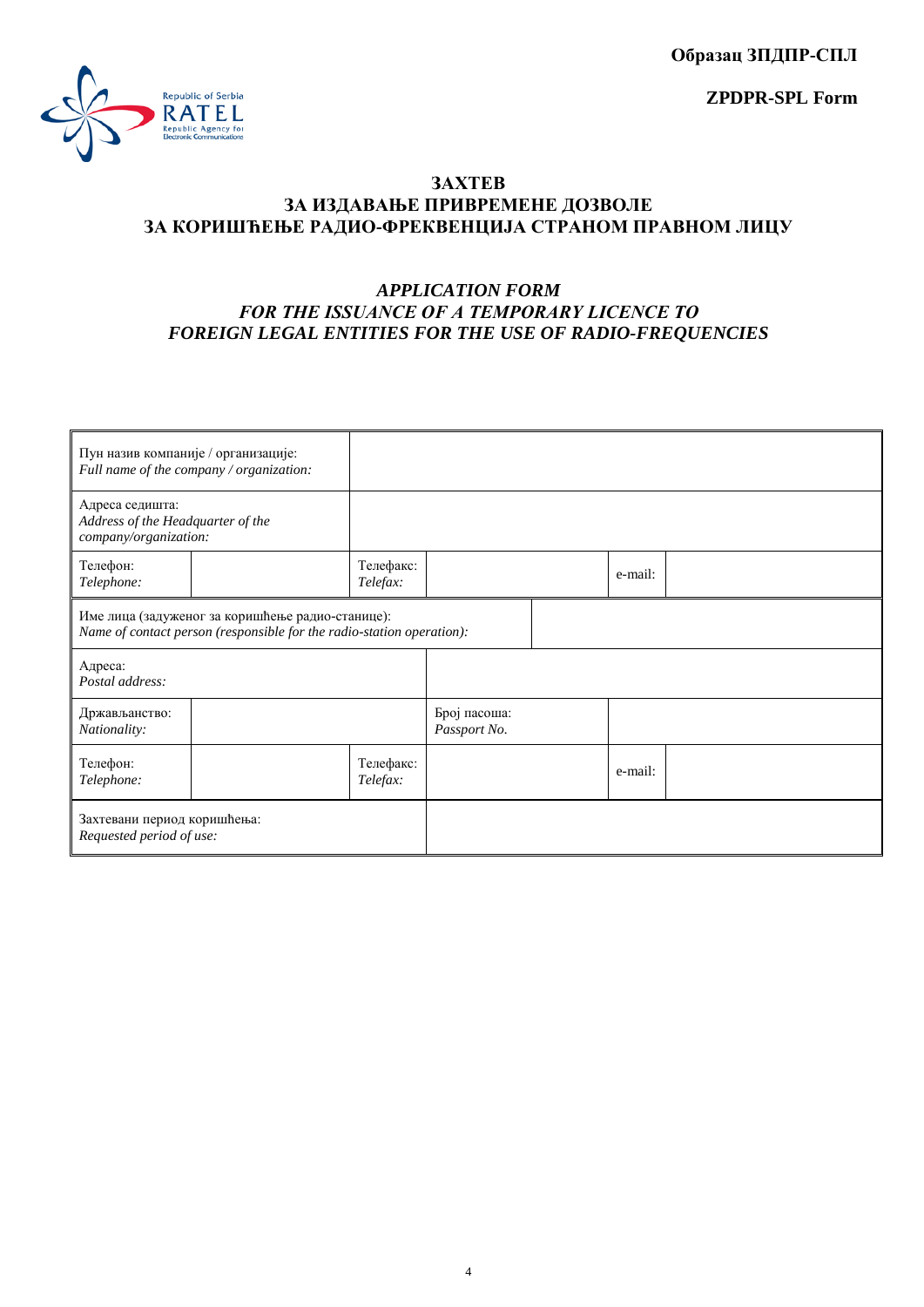# **ФИКСНА СЛУЖБА И КОПНЕНА МОБИЛНА СЛУЖБА**

## **FIXED SERVICE AND LAND MOBILE SERVICE**

| נעטנען שו                                                                                          |           |           |                |              |  |  |  |  |
|----------------------------------------------------------------------------------------------------|-----------|-----------|----------------|--------------|--|--|--|--|
| Служба у којој ће се радио-станице користити:<br>Service for which the radio-station will be used: |           |           |                |              |  |  |  |  |
| Врста службе (нпр. фиксна, мобилна):<br>Type of service (e.g. fixed, mobile service):              |           |           |                |              |  |  |  |  |
| Техничке карактеристике радио-станица:                                                             |           |           |                |              |  |  |  |  |
| Technical characteristics of the radio-stations:                                                   |           |           |                |              |  |  |  |  |
| Врста станице:                                                                                     |           |           |                |              |  |  |  |  |
| Class of station:                                                                                  | <b>FB</b> | <b>FX</b> | M <sub>O</sub> | <b>ML/HH</b> |  |  |  |  |
| Фреквенција / е (MHz)                                                                              |           |           |                |              |  |  |  |  |
| Frequency / -ies (MHz)                                                                             |           |           |                |              |  |  |  |  |
| Потребна ширина опсега и врста емисије:                                                            |           |           |                |              |  |  |  |  |
| Necessary bandwidth and Class of emission:                                                         |           |           |                |              |  |  |  |  |
| Снага $(W)$                                                                                        |           |           |                |              |  |  |  |  |
| Power (W)                                                                                          |           |           |                |              |  |  |  |  |
| Тип антене:                                                                                        |           |           |                |              |  |  |  |  |
| Antenna type:                                                                                      |           |           |                |              |  |  |  |  |
| Број радио- станица:                                                                               |           |           |                |              |  |  |  |  |
| Number of radio-stations required:                                                                 |           |           |                |              |  |  |  |  |
| Начин рада (нпр. симплекс, дуплекс,                                                                |           |           |                |              |  |  |  |  |
| семидуплекс,):                                                                                     |           |           |                |              |  |  |  |  |
| Operating method (e.g. simplex, duplex,                                                            |           |           |                |              |  |  |  |  |
| semiduplex,):                                                                                      |           |           |                |              |  |  |  |  |
| Фабрички подаци:                                                                                   |           |           |                |              |  |  |  |  |
| Manufacturing data:                                                                                |           |           |                |              |  |  |  |  |
| Произвођач:                                                                                        |           |           |                |              |  |  |  |  |
| Manufacturer:                                                                                      |           |           |                |              |  |  |  |  |
| Тип:                                                                                               |           |           |                |              |  |  |  |  |
| Type:                                                                                              |           |           |                |              |  |  |  |  |
| Фабрички бројеви:                                                                                  |           |           |                |              |  |  |  |  |
| Serial Nos.                                                                                        |           |           |                |              |  |  |  |  |
| Локација:<br>Location:                                                                             |           |           |                |              |  |  |  |  |
| Место, улица и број за FB, FX<br>Address of location for FB, FX                                    |           |           |                |              |  |  |  |  |
| Зона рада за мобилни рад:<br>Area of operation (mobile):                                           |           |           |                |              |  |  |  |  |
| Зона рада (опис) за МО, МL/НН                                                                      |           |           |                |              |  |  |  |  |
| Area of operation (description) for MO,                                                            |           |           |                |              |  |  |  |  |
| <b>ML/HH</b>                                                                                       |           |           |                |              |  |  |  |  |
| Позивни знаци:<br>Call signs:                                                                      |           |           |                |              |  |  |  |  |
| Предлог позивних знакова:                                                                          |           |           |                |              |  |  |  |  |
| Proposed call signs to be used in Serbia:                                                          |           |           |                |              |  |  |  |  |
| Сврха коришћења радио-станице (описати):<br>Purpose of the radio-station use (describe):           |           |           |                |              |  |  |  |  |
|                                                                                                    |           |           |                |              |  |  |  |  |
|                                                                                                    |           |           |                |              |  |  |  |  |
|                                                                                                    |           |           |                |              |  |  |  |  |
|                                                                                                    |           |           |                |              |  |  |  |  |
|                                                                                                    |           |           |                |              |  |  |  |  |
|                                                                                                    |           |           |                |              |  |  |  |  |
| Опис функционисања и конфигурација радио-мреже:                                                    |           |           |                |              |  |  |  |  |
| Description of the operation and configuration of the radio-network:                               |           |           |                |              |  |  |  |  |
|                                                                                                    |           |           |                |              |  |  |  |  |
|                                                                                                    |           |           |                |              |  |  |  |  |
|                                                                                                    |           |           |                |              |  |  |  |  |
|                                                                                                    |           |           |                |              |  |  |  |  |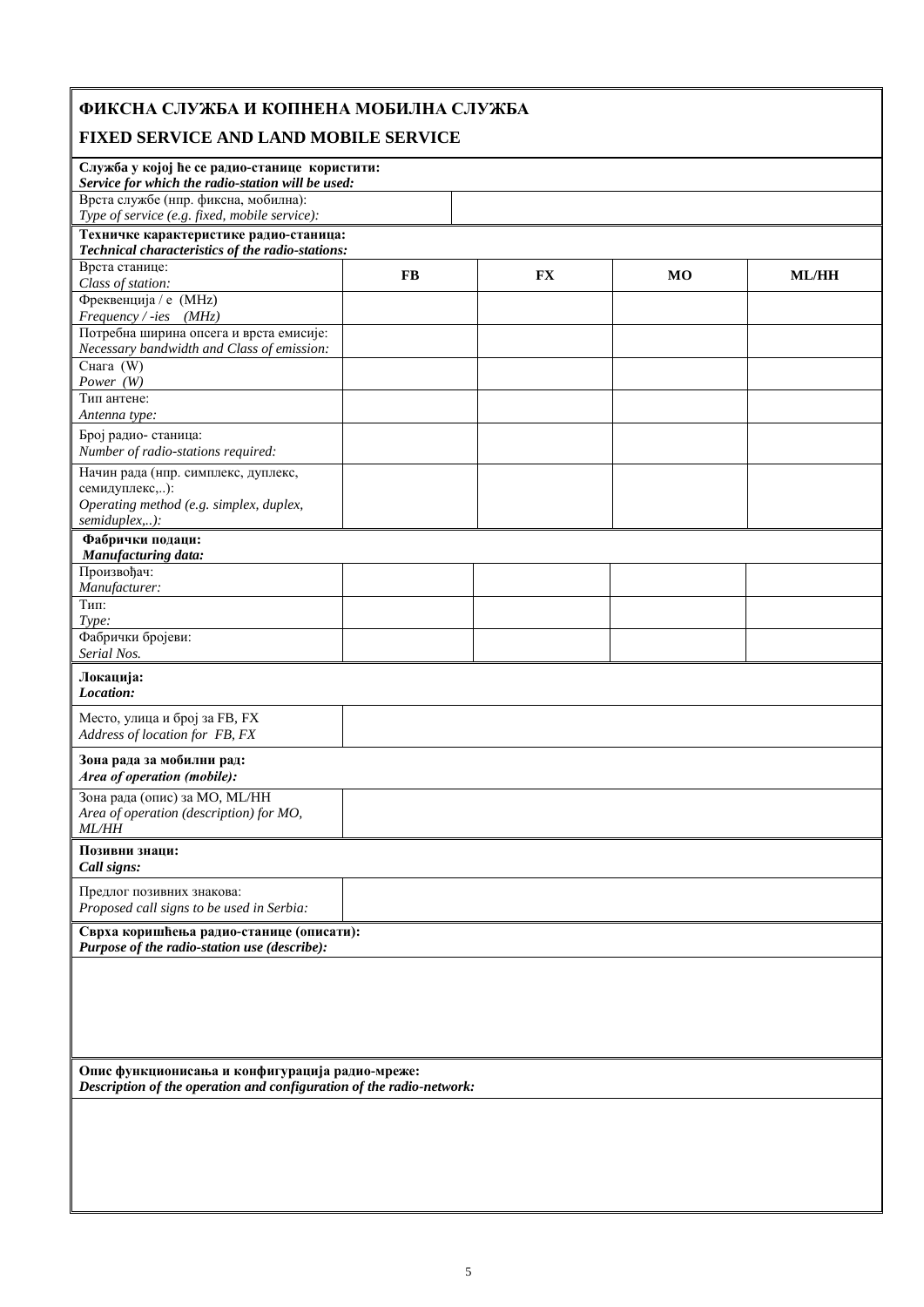| ФИКСНА САТЕЛИТСКА СЛУЖБА И МОБИЛНА САТЕЛИТСКА СЛУЖБА (VSAT, и др.)<br>FIXED SATELLITE SERVICE AND MOBILE SATELLITE SERVICE (VSAT, etc) |          |                                        |
|----------------------------------------------------------------------------------------------------------------------------------------|----------|----------------------------------------|
| Служба у којој ће се радио-станице користити:<br>Service for which the radio-station will be used:                                     |          |                                        |
| Врста службе (нпр. фиксна, мобилна):<br>Type of service (e.g. fixed, mobile service):                                                  |          |                                        |
| Техничке карактеристике радио-станица:<br>Technical characteristics for the radio-stations:                                            |          |                                        |
| Врста станице:<br>Class of station:                                                                                                    |          |                                        |
| Фреквенција / е (MHz)<br>$Frequency / -ies$ (MHz)                                                                                      |          |                                        |
| Тип и пречник антене:<br>Antenna type and diameter:                                                                                    |          |                                        |
| Максимални e.i.r.p. (dBW):<br>Maximum $e.i.r.p.$ ( $dBW$ ):                                                                            |          |                                        |
| Потребна ширина опсега и врста емисије:<br>Required bandwidth and Class of emission:                                                   |          |                                        |
| Капацитет (kbit/s):<br>Data rate of Transmission (kbit/s:)                                                                             |          |                                        |
| Фабрички подаци:<br>Manufacturing data:                                                                                                |          |                                        |
| Произвођач:<br>Manufacturer:                                                                                                           |          |                                        |
| Тип:<br>Type:                                                                                                                          |          |                                        |
| Фабрички бројеви:<br>Serial Nos.:                                                                                                      |          |                                        |
| Локација:<br>Location:                                                                                                                 |          |                                        |
| Место, улица и број:<br>Address of location:                                                                                           |          |                                        |
| Сателит (назив и позиција):<br>Satellite (Name and Position):                                                                          |          |                                        |
| Сврха коришћења радио-станице (описати):<br>Purpose of the radio-station use (describe):                                               |          |                                        |
|                                                                                                                                        |          |                                        |
| Место и датум<br>Place and Date                                                                                                        | $M.\Pi.$ | Потпис подносиоца захтева<br>Signature |
|                                                                                                                                        |          |                                        |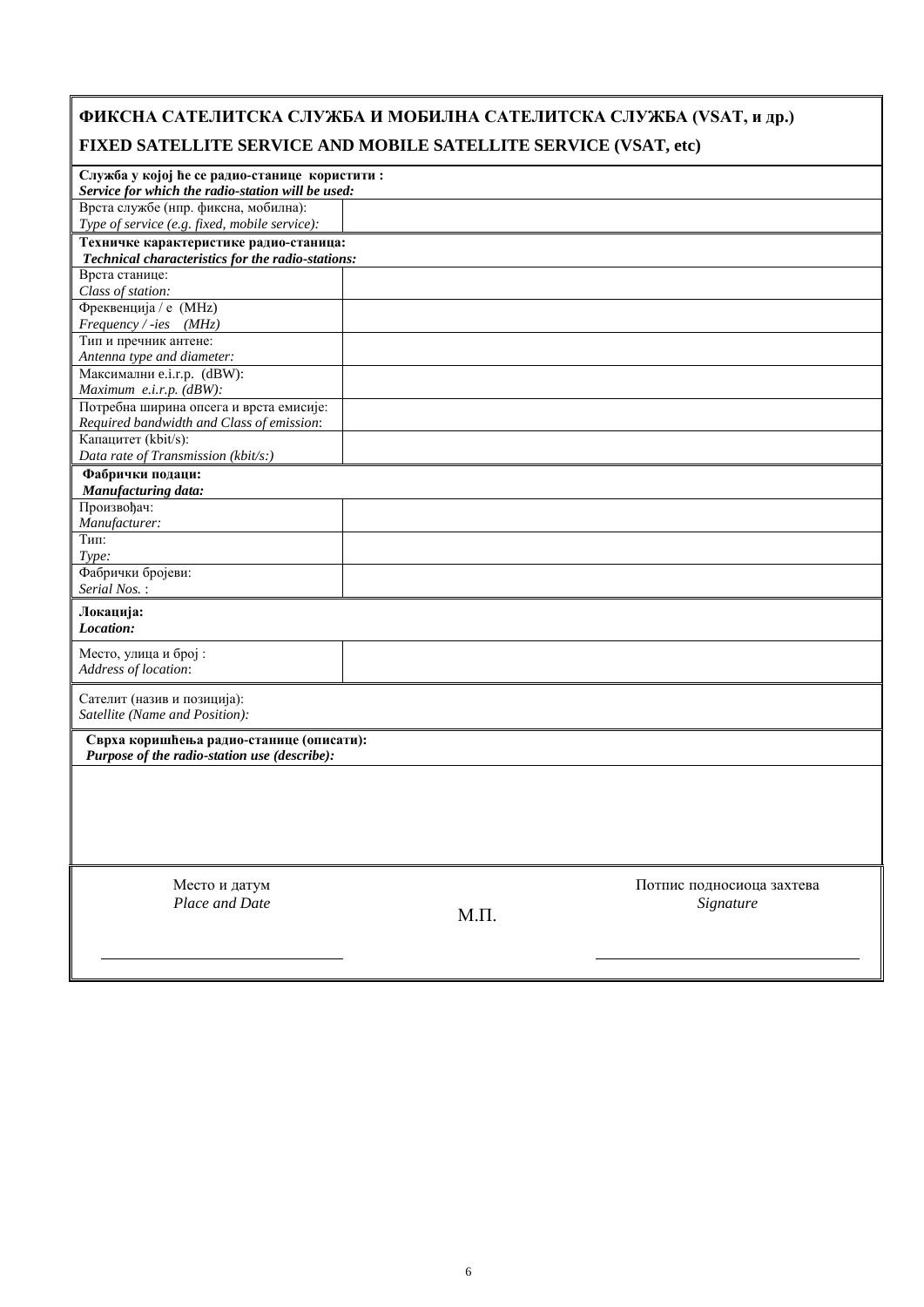#### **GUIDELINES**

## **With elements of technical solution depending on the nature of radiocommunication service**

Technical solution within the application form for the issuance of an individual licence for the use of radio-frequencies is given in the technical documentation, which shall be submitted with the application form as an integral part thereof.

## **I. TECHNICAL DOCUMENTATION**

 Pursuant to Arts. 126 and 128 of the Law on Planning and Construction, technical documentation shall be made by an undertaking and/or other legal entity or entrepreneur listed in the relevant registry for technical documentation preparation, with employees holding a licence for authorized project designer. Technical documentation shall be signed by the authorized project designer.

## **I.1. GENERAL**

For all natures of radiocommunication services:

а) Technical documentation shall be made in accordance with:

- 1. Law on Electronic Communications (*Official Gazette of RS*, nos. 44/10 and 60/13-CC);
- 2. Law on Planning and Construction (*Official Gazette of RS*, nos.72/09, 81/09, 64/10-CC, 24/11, 121/12, 42/13-CС and 50/13-CС);
- 3. Law on Environmental Protection (*Official Gazette of RS*, nos. 135/04, 36/09, 36/09 other law,  $72/09$  – other law and  $43/11$ -CC);
- 4. Law on Environmental Impact Assessment (*Official Gazette of RS*, nos. 135/04 and 36/09);
- 5. Regulation Stipulating Radio Frequency Bands Allocation Plan (*Official Gazette of RS*, no. 99/12)

#### b) Теchnical documentation shall include the following:

- 1. Cover page;
- 2. Information on the investor;
- 3. Information on the authorized project designer and/or project organisation;
- 4. Provisions of the laws and bylaws applied in the particular case;
- 5. Statement on the documentation preparation, signed by the authorized project designer;
- 6. Project task;
- 7. Antenna position (on the mast) and transmitter position (in the building)
- 8. Теchnical solution;
- 9. Statement substantiating the implementation of prescribed measures for safety at work;
- 10. Decision of the responsible authority substantiating that the project does not require an environmental impact assessment and/or a decision of the responsible authority approving the study on the environmental impact assessment;
- 11. Impact assessment for the operation of other radiocommunications systems
- 12. Relevant necessary calculations;
- 13. Accompanying graphical documentation.

c) An original copy of the technical documentation shall be submitted in bound form, stamped and signed by the person who was in charge of preparing the technical documentation and by the investor. The aforementioned documentation shall be accompanied by an electronic copy thereof.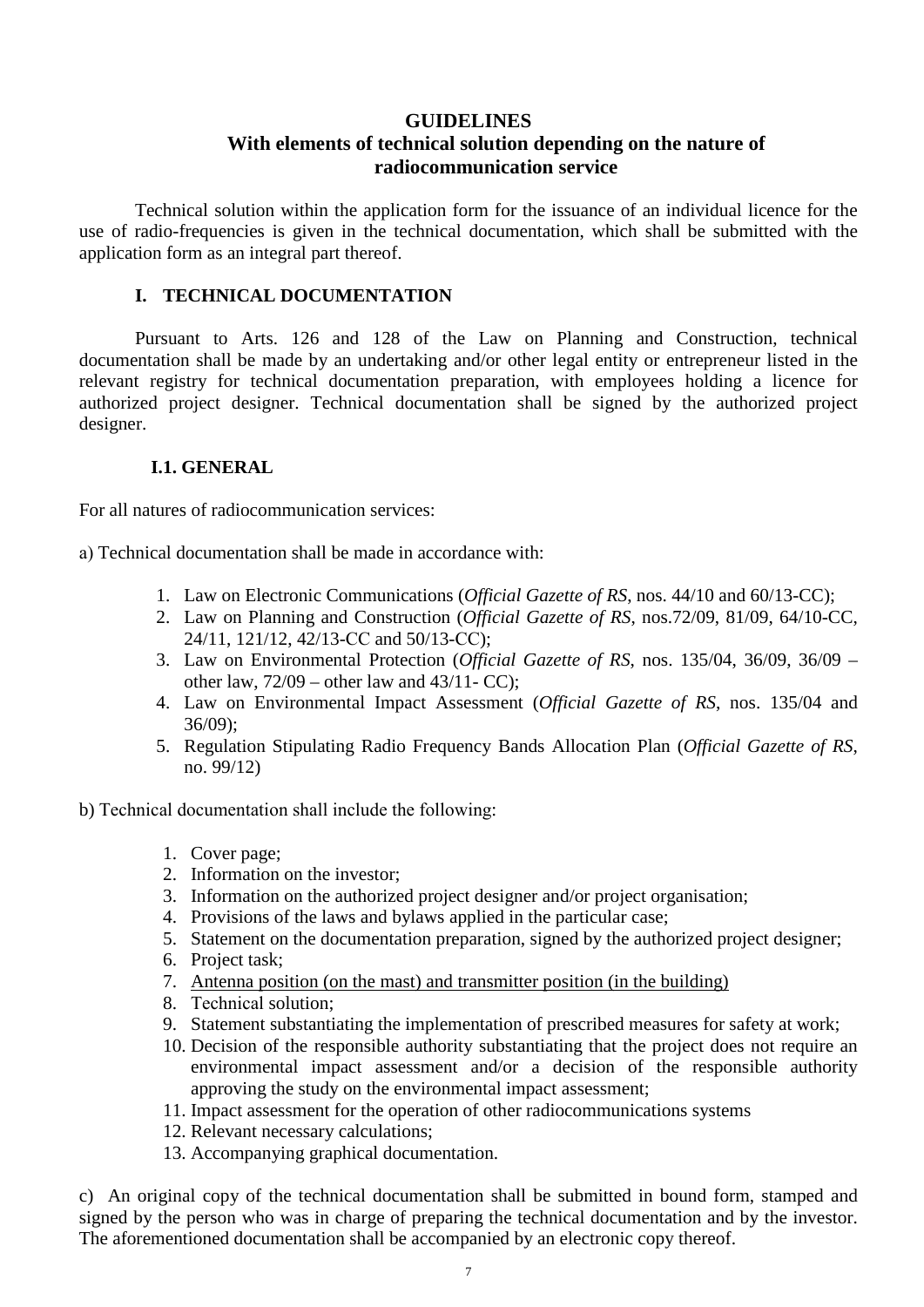## **II. BROADCASTING SERVICE**

#### **II.1. Теchnical documentation**

In addition to the requirements referred to in Chapter I herein, the technical documentation for the broadcasting service shall be drafted in accordance with:

- 1. Frequency/location assignment plan for terrestrial analogue FM and TV broadcasting stations for the territory of the Republic of Serbia (*Official Gazette of RS*, nos. 9/12, 30/12 and 93/13);
- 2. Rulebook determining Frequency/Location/Allotment Assignment Plan for digital terrestrial TV broadcasting stations in UHF band for the territory of the Republic of Serbia (*Official Gazette of RS,* no. 73/13);
- 3. Rulebook on requirements for determining protection zone for electronic communication networks and accompanying facilities, radio corridor and protection area and the manner of performing the construction works when building a facility (*Official Gazette of RS*, no. 16/12);
- 4. Rulebook on technical and exploitation conditions for the use of broadcasting stations for emitting black and white and colour television (*Official Journal of SFRY*, no. 8/78);
- 5. Rulebook on technical and exploitation conditions for FM broadcasting stations (*Official Official Journal of SFRY*, no. 57/75);
- 6. ITU Radiocommunication Bureau (RB) Recommendation: ITU-R P.1546-4 Method for point-to-area predictions for terrestrial services in the frequency range 30 MHz to 3000 MHz;
- 7. ITU Radiocommunication Bureau (RB) Recommendation: ITU-R P.1812-2 A pathspecific propagation prediction method for point-to-area terrestrial services in the VHF and UHF bands**;**
- 8. ITU Radiocommunication Bureau (RB) Recommendation: ITU-R P.526-11 Propagation by diffraction;
- 9. ITU Radiocommunication Bureau (RB) Recommendation: ITU-R BT.417-5 Minimum field strengths for which protection may be sought in planning an analogue terrestrial television service;
- 10. ITU Radiocommunication Bureau (RB) Recommendation: ITU-R BS.412-9 Planning standards for terrestrial FM sound broadcasting at VHF;
- 11. ITU Radiocommunication Bureau (RB) Recommendation: ITU-R BT.1368-8 Planning criteria for digital terrestrial television service in the VHF/UHF bands;
- 12. ITU Radiocommunication Bureau (RB) Recommendation: ITU-R BT.2033 Planning criteria, including protection ratios, for second generation of digital terrestrial television broadcasting systems in the VHF/UHF bands;
- 13. ITU Radiocommunication Bureau (RB) Recommendation: ITU-R BS.1660-3 Technical basis for planning of terrestrial digital sound broadcasting in the VHF band.
- 14. ITU Radiocommunication Bureau (RB) Report: ITU-R BT.2254 Frequency & Network Planning Aspects of DVB T2;
- 15. ЕBU tech 3348: Frequency & Network Planning Aspects of DVB T2

Technical documentation shall be made for a TV channel (in analogue television) and/or an FM radiofrequency obtained in the Public Tender for the issuance of licences for television and radio programme and shall adhere to technical and other parameters and data stipulated in Frequency/location assignment plan for analogue terrestrial FM and TV broadcasting stations for the territory of the Republic of Serbia.

Technical documentation for digital terrestrial television shall be made either for a television channel defined by Annex 4 of the Rulebook determining Frequency/Location Assignment Plan for analogue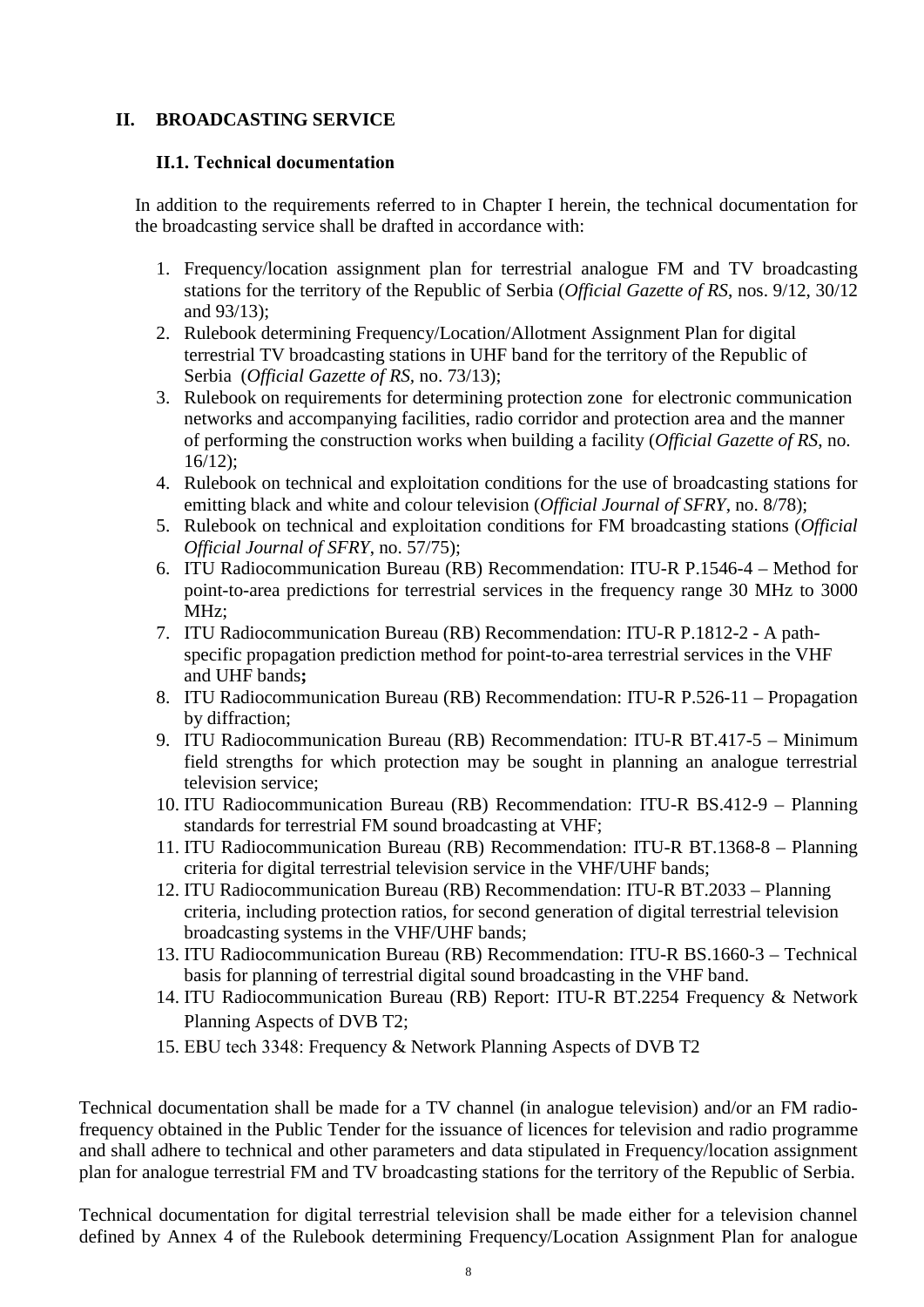terrestrial analogue FM and TV broadcasting stations for the territory of the Republic of Serbia or for a particular area and a television channel within a particular multiplex (network) defined by the Rulebook determining Frequency/Location/Allotment Assignment Plan for digital terrestrial TV broadcasting stations in UHF band for the territory of the Republic of Serbia (*Official Gazette of RS,* no. 73/13), based on technical and other parameters referred to in these Rulebooks.

Until the switchover from analogue to digital television programme broadcasting is completed, project design, technical documentation and network roll-out (multiplexes) shall be based on the Rulebook determining Frequency/Location/Allotment Assignment Plan for digital terrestrial TV broadcasting stations in UHF band for the territory of the Republic of Serbia (*Official Gazette of RS,* no. 73/13) and the network technical parameters in accordance with the Rulebook on the switchover from analogue to digital television programme broadcasting and access to the multiplex in the digital terrestrial broadcasting (*Official Gazette of RS,* no. 55/12).

## **II.2. Теchnical solution**

Technical solution for broadcasting service shall include:

## *1. Applied propagation method*

The application of the statistical method and the deterministic method is recommended. The application of the empirically determined correction factors is acceptable only if in accordance with the character of the method applied. The documentation shall describe only the methods used in the case concerned.

#### *2. Terrain profile in relation to broadcasting location*

For radiated powers under 1 kW (VHF) and/or 10 kW (UHF), a profile of a 50km-distance shall be submitted and effective heights ( $h_{\text{eff}}$ ) in 36 directions - every 10<sup>o</sup> starting from True North, shall be calculated. For radiated powers over 1 kW (VHF) and/or10 kW (UHF), a profile of at least 50kmdistance shall be submitted and effective heights ( $h_{\text{eff}}$ ) in at least 120 directions - every 3<sup>°</sup> starting from True North, shall be calculated.

#### *3. Coverage calculation*

 In directions for which the terrain profiles have been drafted, the distance, calculated according to the appropriate method, at which the level of field strength equals the minimum usable field strength, or usable field strength if available according to the relevant recommendations. Coverage calculations are performed in accordance with the real antenna pattern.

#### *4. Information on antenna:*

- antenna description and characteristics,
- disposition of individual antennas and antenna power supply system,
- antenna pattern and antenna system gain in relation to half-wave dipole,
- calculated transmission losses.

#### *5. Coverage area*

Coverage area shall be drawn on the geographical map of the appropriate representative fraction (RF), of at least 1: 200 000, and/or 1: 100 000 for low-power transmitters (the size of the drawing shall not be less than A3 paper format). The representative fraction and the scale shall be obligatory elements of the drawing.

#### *6. Data about equipment*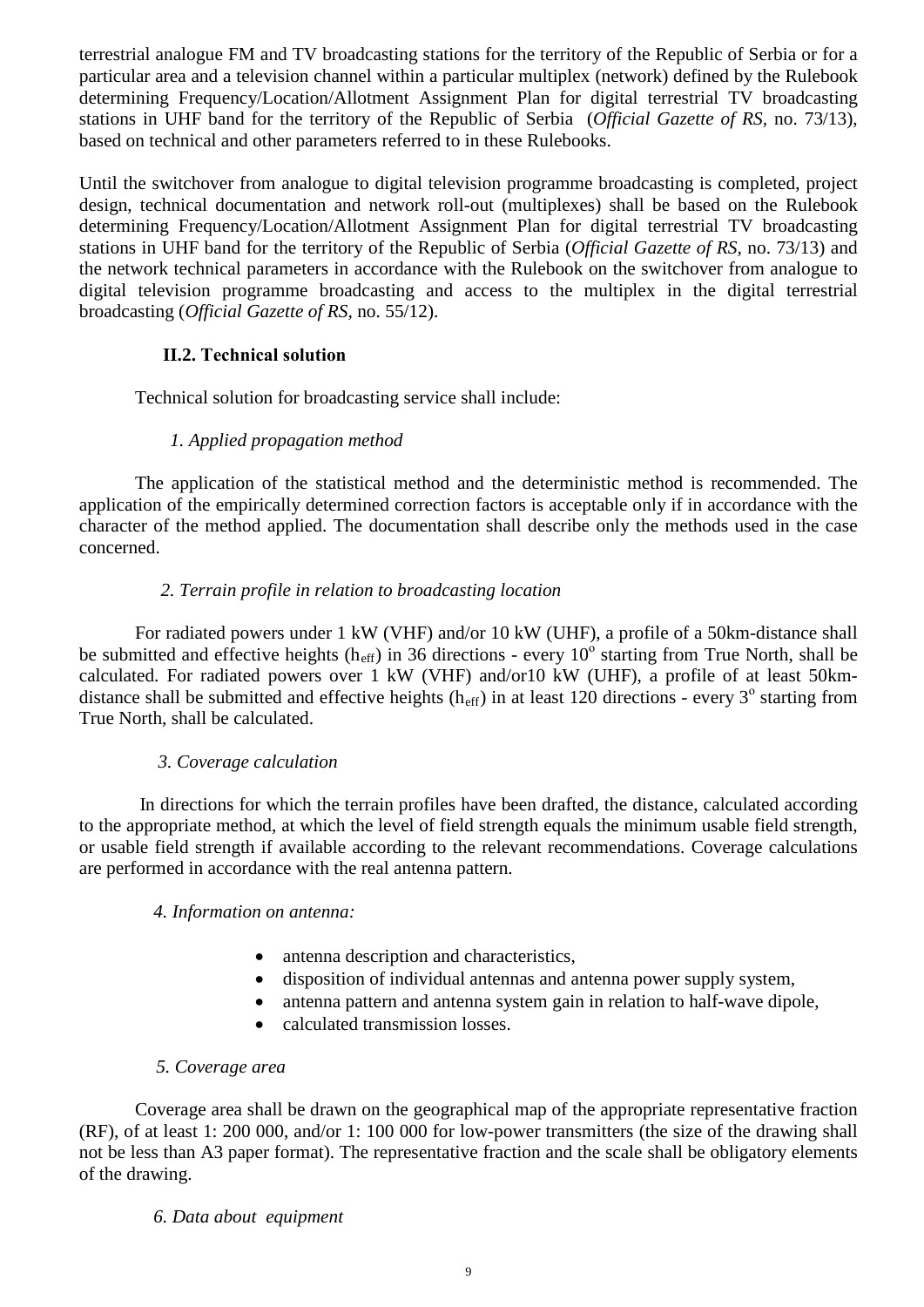The description and the technical characteristics of equipment used for obtaining the proposed antenna pattern and radiated power shall be provided.

*7. A filed out coordination form for an FM radio station and a coordination form for a TV radio station as well as the application form for the issuance of a licence for the use of radio-frequencies for a radio station (to be filled out for analogue broadcasting)*

 Coordination form for analogue broadcasting stations shall be filled out online. The filled out coordination form shall then be written on a CD and submitted along with the technical documentation. All requested fields in the coordination form MUST be filled out.

#### N.B.

Geographic coordinates of the radio station for which the frequency usage is requested, shall be given in WGS84 system (WGS84 coordinates should be accurate and determined with the aid of GPS). The filled out licence form for the use of radio frequency shall be enclosed with the technical documentation.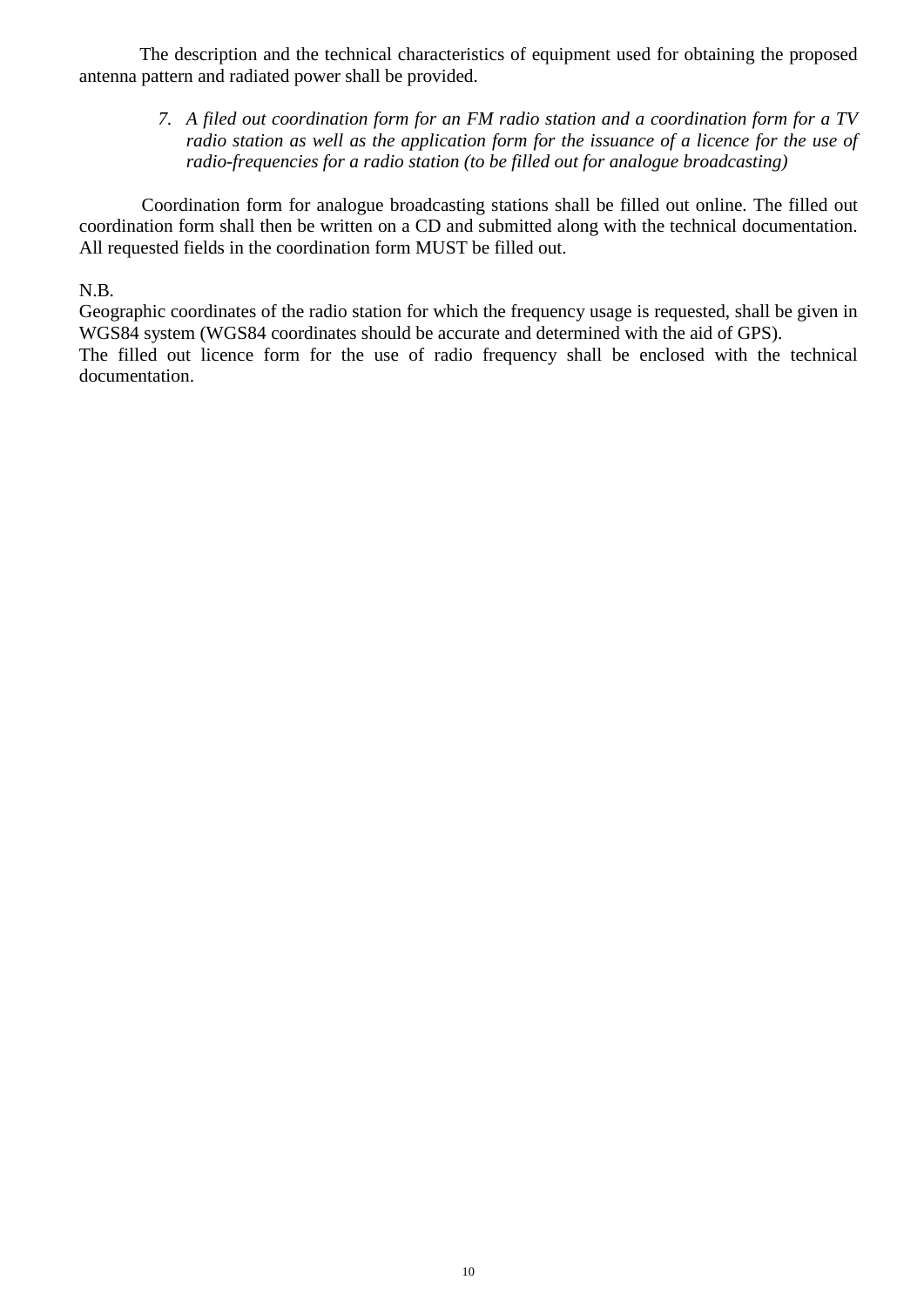#### **III.1. Technical documentation for mobile service**

In addition to the requirements referred to in Chapter I herein, the technical documentation for the mobile service shall be prepared in accordance with:

- 1. Radio-frequency Allotment Plan for GSM/DCS 1800 Radio System (*Official Gazette of RS*, no. 17/08) and/or valid rule regulating the Radio Frequency Allotment Plan;
- 2. Radio-frequency Allotment Plan for UMTS/IMT-2000 Radio System (*Official Gazette of RS* , no. 17/08);
- 3. Radio Frequency Allotment Plan for Radio Systems in the frequency band 410- 420/420-430 MHz (*Official Gazette of RS*, no. 8/09)
- 4. Specific radio frequency allotment plans for individual services (health care, fire brigade, electric power industry services, power distribution services, anti-hail protection services, etc.);
- 5. Rulebook on requirements for determining protection zone for electronic communication networks and accompanying facilities, radio corridor and protection area and the manner of performing the construction works when building a facility (*Official Gazette of RS*, no. 16/12);
- 6. ITU Radiocommunication Bureau (RB) Recommendation: ITU-R P.1546-4 Method for point-to-area predictions for terrestrial services in the frequency range 30 MHz to 3000 MHz;
- 7. ITU Radiocommunication Bureau (RB) Recommendation: ITU-R P.526-11 Propagation by diffraction;
- 8. Rulebook on technical and exploitation conditions for the use of radio stations for FM and PM radio-telephone emission (*Official Journal of SFRY*, nos. 28/81, 42/82 and 64/86).

## **III.2. Теchnical solution**

Теchnical solution for the mobile service must include the following:

1. User's need for radio links (except for public mobile):

shall include the operation procedure of the user that needs radio-link establishment. The following shall be defined within the operation procedure: the entities between which the information is exchanged via radio-link, the nature and type of information, the number and the average duration of information, the minimum necessary information to be exchanged simultaneously, as well as the territory covered by the type of service concerned.

2. Concept of radio-link system solution (except for public mobile):

shall define the types of radio networks (simplex, semi-duplex, duplex, integration of several radio networks, etc.) and shall include the schematic presentation of the radio-system and the estimated traffic density. The concept of radio-link system solution should meet the specified needs for radio networks as well as the rational use of the allocated radio-frequencies and provide the technical and technological unity of the radio-link system within the scope of the work (if necessary).

3. Base station propagation method:

The application of the statistical method, as given in ITU-R P. 1546-4, and the deterministic method, as given in ITU-R P. 526-11, is recommended. The application of the empirically determined correction factors is acceptable only if in accordance with the character of the method applied. The documentation shall include only the methods used in the case concerned. Coverage calculation shall be made to the minimum usable field strength, according to the appropriate rules, and in accordance with the real radiation pattern of the antenna system. The propagation model shall be tabular (except for public mobile) and given on the geographical map of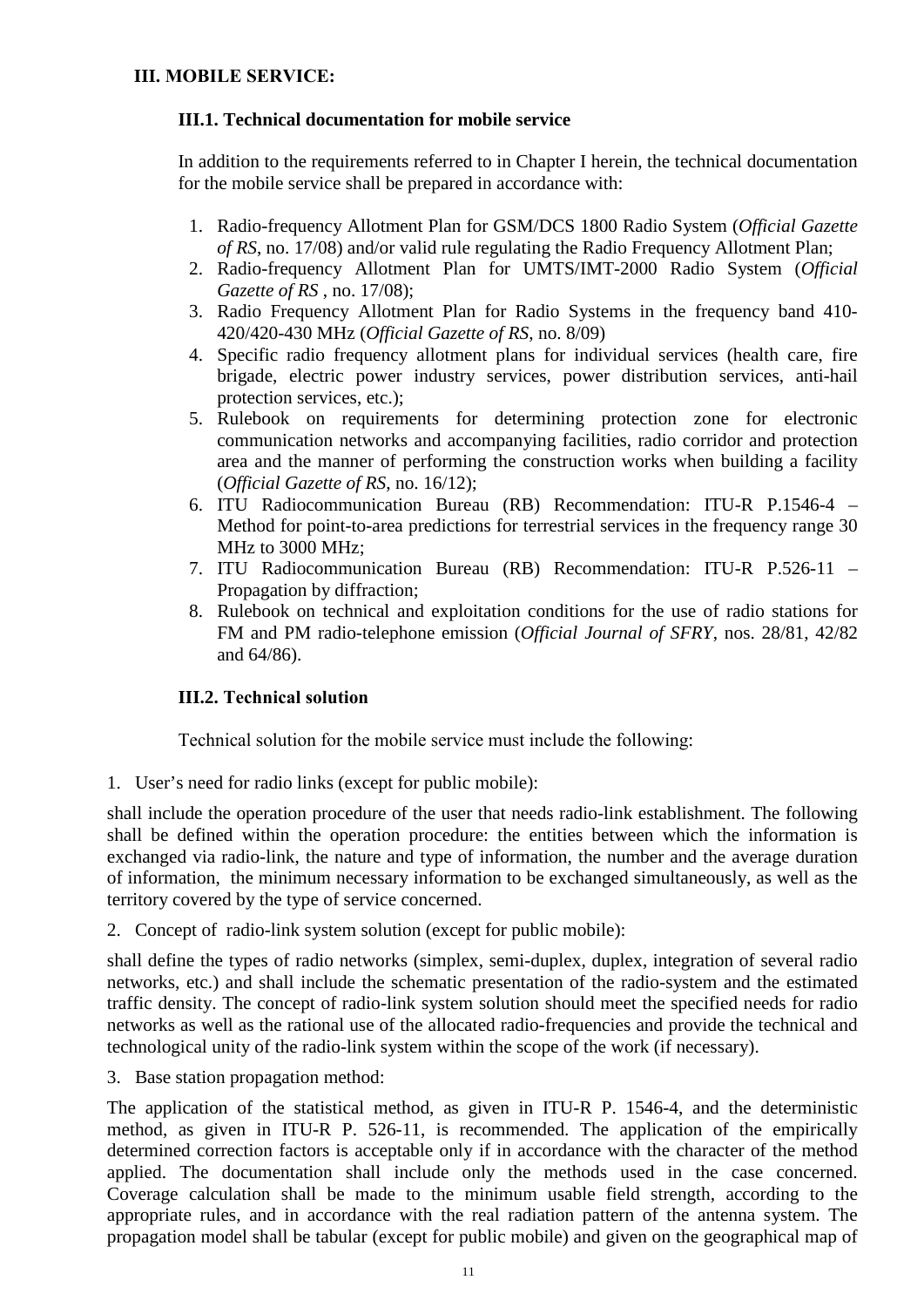the appropriate representative fraction (RF) which shall be adapted to the size of the base station coverage area, and/or the size of the radio network which is being presented. The representative fraction and the scale are considered as obligatory elements of the drawing. The coverage zone should be drawn on A3 paper format or larger in case of radio networks of regional and national importance.

4. Terrain profiles in relation to the transmitter location (except for public mobile):

drawn for a 50-km distance, and effective heights (h<sub>eff</sub>) in 36 directions – each 10<sup>o</sup> starting from True North shall also be calculated.

5. Antenna system:

information on antenna: type of antenna, polarization, antenna gain, directivity, azimuth of maximum radiation, angular beamwidth of main lobe, elevation angle, front-to-back ratio, etc. For directional antennas, the antenna pattern and antenna system gain should be given in both graphic and numerical formats in relation to the half-wave dipole.

6. The analysis of the potential mutual interferences between radio stations within the proposed system (except for public mobile).

7. Radio link error performance:

for a single-channel radio link between two base stations and for radio networks between base radio station and fixed radio station (except for public mobile).

8. The operation mode of radio stations within the radio network (except for public mobile):

1) The operation procedure and the manner of establishing radio links (PL tone, selective call, identification, conversation time limit), as well as all special conditions necessary for the simultaneous operation of several radio stations on one micro-location;

2) number of radio stations in radio networks according to class and their technical characteristics.

9. Filled out licence form for the use of radio-frequencies for a radio station

A filled out licence form for the use of radio-frequencies for a radio station shall be submitted as part of the technical documentation. All requested fields in the form MUST be filled out. Geographic coordinates should be given in WGS84 system (WGS84 coordinates should be accurate and determined with the aid of GPS).

## **IV. FIXED SERVICE**

#### **IV.1. Теchnical documentation for fixed service (microwave links)**

In addition to the requirements referred to in Chapter I herein, the technical documentation for fixed service (microwave links) shall be made in accordance with the following:

- 1. Rulebook on requirements for determining protection zone for electronic communication networks and accompanying facilities, radio corridor and protection area and the manner of performing the construction works when building a facility (*Official Gazette of RS*, no. 16/12);
- 2. ITU Radiocommunication Bureau (RB) Recommendation: ITU-R P.530-13: Propagation data and prediction methods required for the design of terrestrial line-of-sight systems;
- 3. ITU Radiocommunication Bureau (RB) Recommendation: ITU-R P.676-8: Attenuation by atmospheric gases;
- 4. ITU Radiocommunication Bureau (RB) Recommendation: ITU-R P.838-3: Specific attenuation model for rain for use in prediction methods;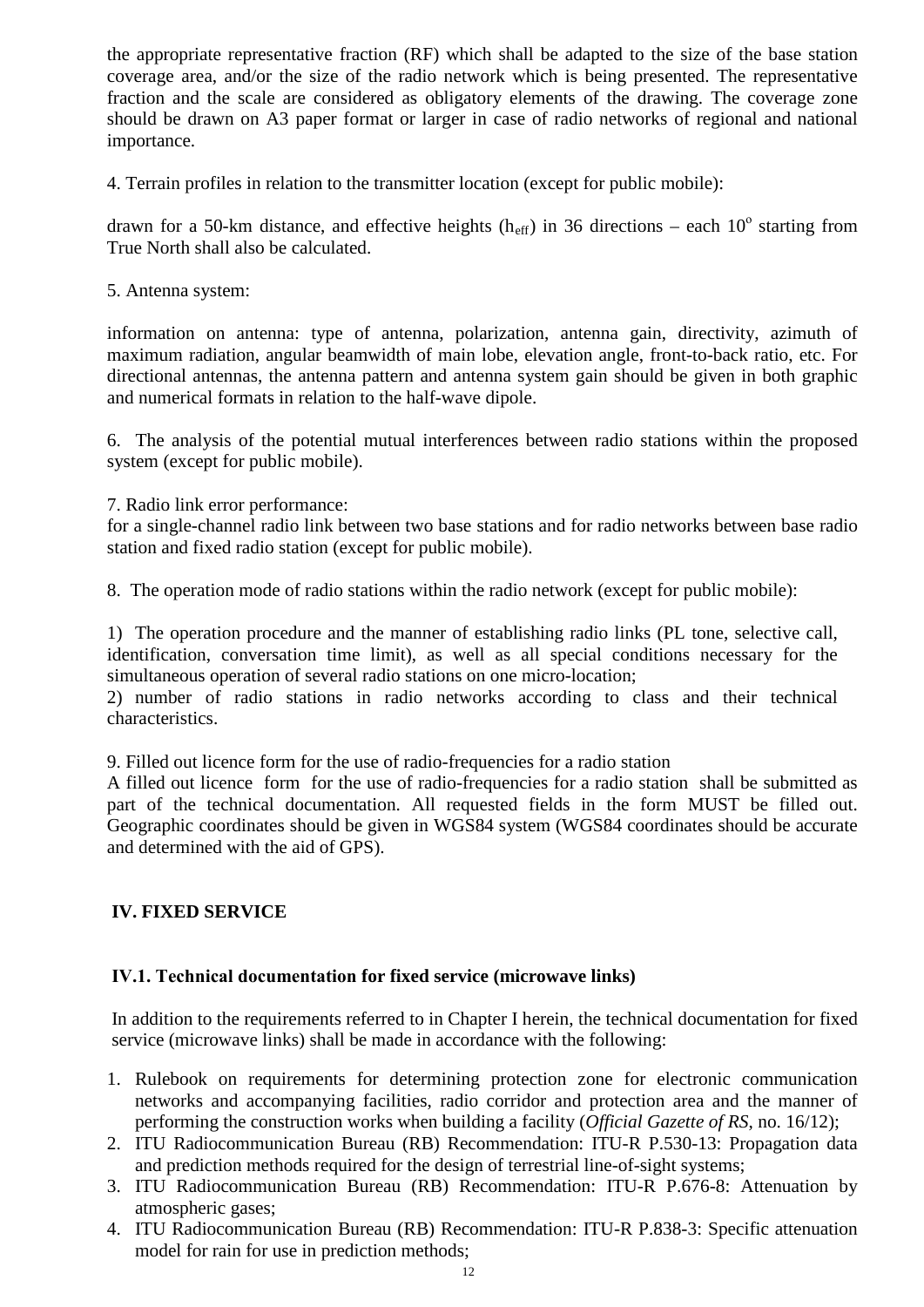- 5. ITU Radiocommunication Bureau (RB) Recommendation: ITU-R P.525-2: Calculation of freespace attenuation;
- 6. ITU Radiocommunication Bureau (RB) Recommendation: ITU-R F.1668-1: Error performance objectives for real digital fixed wireless links used in 27500 km hypothetical reference paths and connections;
- 7. ITU Radiocommunication Bureau (RB) Recommendation: ITU-R F.1703: Availability objectives for real digital fixed wireless links used in 27500 km hypothetical reference paths and connections;
- 8. Guidelines on designing digital microwave systems (*PTT Gazette*, no. 16/87).

## **IV.2.1. Technical solution for fixed service (microwave links) shall include the following:**

- 1. Purpose of the microwave link/links;
- 2. Geographic data on the location for every radio station (geographic coordinates, altitude of site above sea level, height of antenna above ground);
- 3. Path profile;
- 4. Basic technical data on each microwave link (capacity, configuration, frequency band, path length);
- 5. Basic technical characteristics of microwave devices;
- 6. Basic technical characteristics of the antenna (gain, type, manufacturer, radiation pattern);
- 7. Short description of the error performance method in accordance with the proposed error performance and availability objectives for the microwave link in question;
- 8. Error performance method and microwave link availability along with the statement substantiating compliance with the prescribed norms and link availability time (the results of calculations should be tabular and given for each path length);
- 9. Filled out licence form for the use of radio-frequencies for radio stations;
- 10. Geographic coordinates shall be given in WGS84 system (WGS84 coordinates shall be defined accurately with the aid of GPS).

## **V. SATELLITE SERVICE**

## **V.1. Technical documentation for radio stations in satellite service**

In addition to the requirements referred to in Chapter I herein, the technical documentation for radio stations in satellite service shall be prepared in accordance with the following:

1. ITU Radiocommunication Bureau (RB) Recommendation: ITU-R S.521-4: Hypothetical reference digital paths for systems using digital transmission in the fixed-satellite service;

2. ITU Radiocommunication Bureau (RB) Recommendation: ITU-R S.524-9: Maximum permissible levels of off-axis e.i.r.p. density from earth stations in geostationary-satellite orbit networks operating in the fixed-satellite service transmitting in the 6 GHz, 13 GHz, 14 GHz and 30 GHz frequency bands;

3. ITU Radiocommunication Bureau (RB) Recommendation: ITU-R S.579-6: Availability objectives for hypothetical reference circuits and hypothetical reference digital paths when used for telephony using pulse code modulation, or as part of an integrated service digital network hypothetical reference connection, in the fixed-satellite service operating below 15 GHz;

4. ITU Radiocommunication Bureau (RB) Recommendation: ITU-R S.614-4: Allowable error performance for a satellite hypothetical reference digital path in the fixed-satellite service operating below 15 GHz when forming part of an international connection in an integrated services digital network;

5. ITU Radiocommunication Bureau (RB) Recommendation: ITU-R S.1062-4: Allowable error performance for a satellite hypothetical reference digital path operating below 15 GHz;

6. ITU Radiocommunication Bureau (RB) Recommendation: ITU-R P.618-9: Propagation data and prediction methods required for the design of earth-space telecommunication systems;

7. ITU Radiocommunication Bureau (RB) Recommendations for VSAT: ITU-R S.725, ITU-R S.726-1.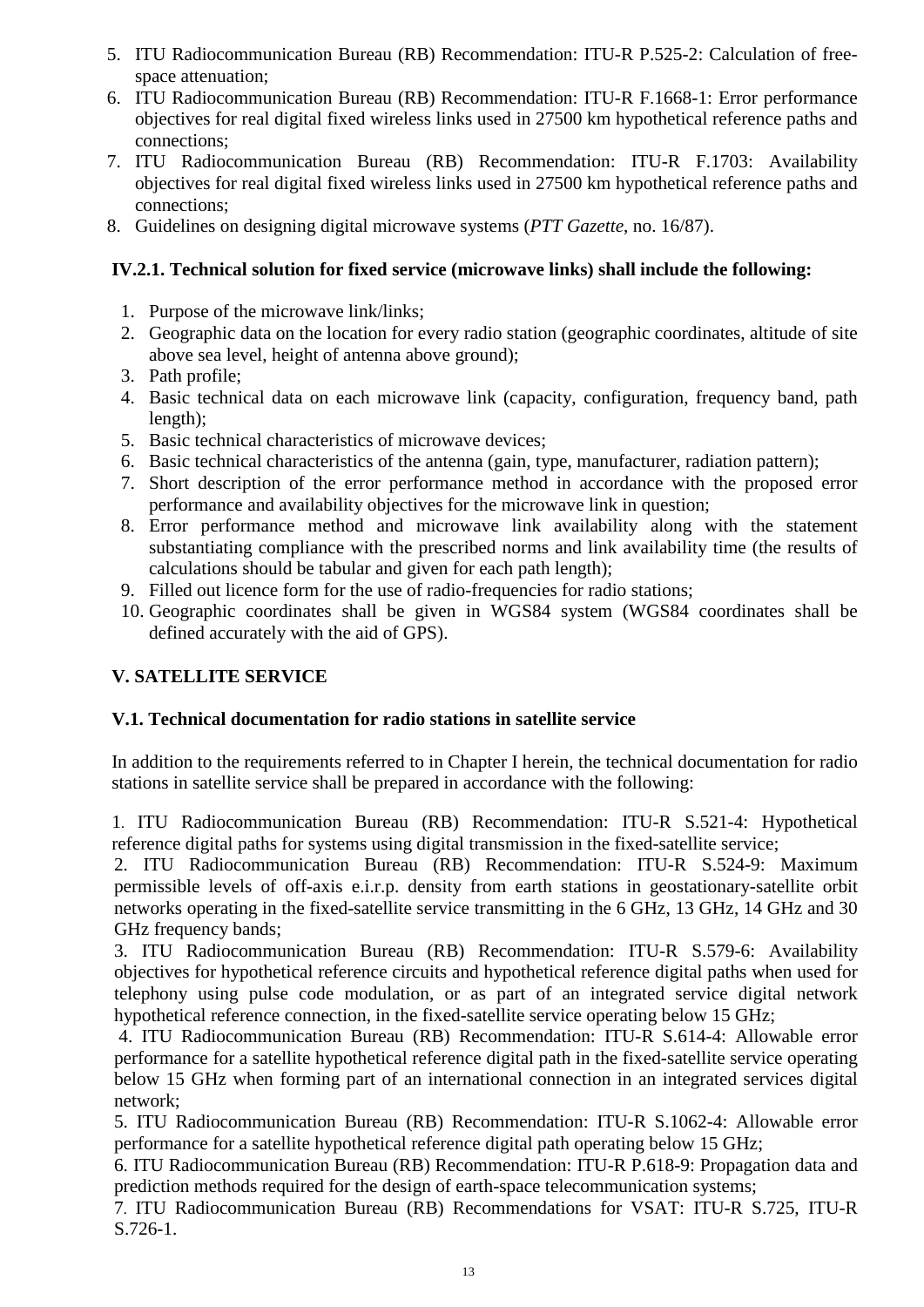## **V.2. Теchnical solution for radio stations in satellite service shall include the following:**

- 1. technical documentation containing the information on the description of operation (purpose, block diagram, network topology, etc.);
- 2. geographic data on the site of the earth radio station (geographic coordinates, altitude of site above sea level, height of antenna above ground level);
- 3. name and the satellite orbital position;
- 4. technical characteristics of the device (transceiver);
- 5. basic technical characteristics of the antenna (gain, type and manufacturer);
- 6. filled out ApS 4/III form, coordinate contours (in accordance with Appendix 7) when the earth radio station operates as a receiver and as a transmitter in accordance with ITU Radio Regulation, Article 11, Section III;
- 7. short description of the error performance method along with the adopted initial technical parameters for the devices and accompanying equipment
- 8. calculation of the necessary transmitter power and radiated power along with the satellite uplink and downlink path budget. (path budget results shall be provided in tabular form);
- 9. filled out licence form for the use of radio-frequencies for radio stations
- 10. geographic coordinates given in the WGS84 system (WGS84 coordinates shall be accurately identified with the aid of GPS).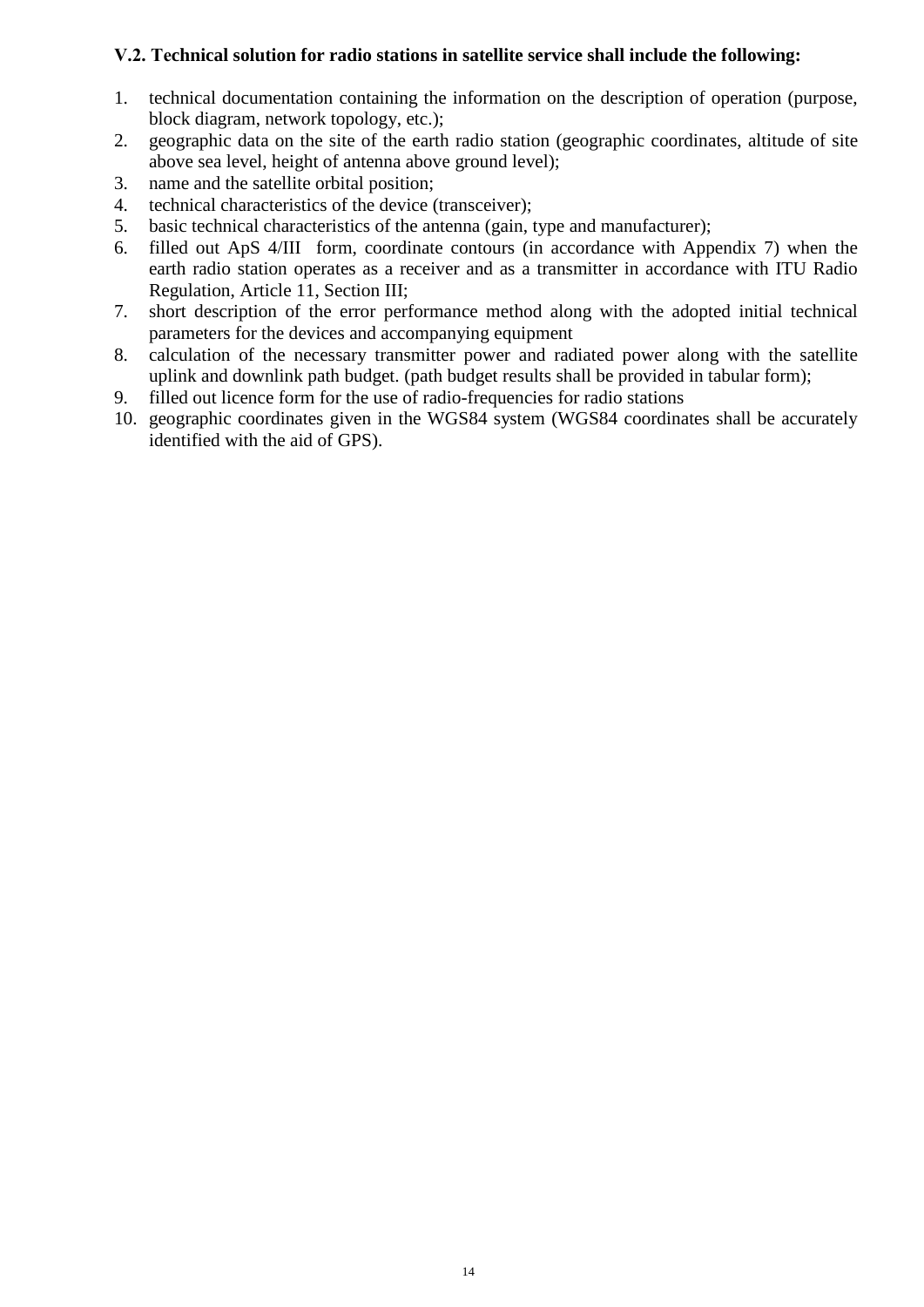

## **APPLICATION FORM FOR THE ISSUANCE OF INDIVIDUAL LICENCE FOR THE USE OF RADIO FREQUENCIES**

| 1.  |                                                                                                                                                                               |                  | <b>INFORMATION ON THE APPLICANT</b>                                                                                                                                                                                                                                                            |
|-----|-------------------------------------------------------------------------------------------------------------------------------------------------------------------------------|------------------|------------------------------------------------------------------------------------------------------------------------------------------------------------------------------------------------------------------------------------------------------------------------------------------------|
| 1.1 | Full name of a legal or<br>natural entity*                                                                                                                                    |                  |                                                                                                                                                                                                                                                                                                |
| 1.2 | Head office / address $*$                                                                                                                                                     |                  |                                                                                                                                                                                                                                                                                                |
| 1.3 | <b>ID</b> Number or Personal<br>ID Number*                                                                                                                                    |                  |                                                                                                                                                                                                                                                                                                |
| 1.4 | Fiscal ID Number **                                                                                                                                                           |                  |                                                                                                                                                                                                                                                                                                |
| 1.5 | Telephone / Fax                                                                                                                                                               |                  |                                                                                                                                                                                                                                                                                                |
| 1.6 | Contact person,<br>telephone and e-mail                                                                                                                                       |                  |                                                                                                                                                                                                                                                                                                |
| 2.  |                                                                                                                                                                               |                  | NATURE OF ELECTRONIC COMMUNICATIONS SERVICE                                                                                                                                                                                                                                                    |
|     | $F$ - Fixed<br>$\Box$<br>M - Mobile<br><b>BC</b> - Broadcasting<br>$S$ – $Fixed$ -satellite<br>MS - Mobile-satellite<br>RN - Radionavigation<br>П<br>RD - Radio determination |                  |                                                                                                                                                                                                                                                                                                |
| 3.  |                                                                                                                                                                               |                  | <b>INFORMATION ON RADIO FREQUENCY</b>                                                                                                                                                                                                                                                          |
| 3.1 | Radio frequency unit                                                                                                                                                          | u<br>L           | kHz<br>MHz<br>GHz                                                                                                                                                                                                                                                                              |
| 3.2 | Requested radio frequency or radio<br>frequency band (write in the frequency<br>or frequency band) ***                                                                        |                  |                                                                                                                                                                                                                                                                                                |
| 4.  |                                                                                                                                                                               |                  | NEEDS AND PURPOSE OF THE RADIO FREQUENCY USAGE                                                                                                                                                                                                                                                 |
| 4.1 | Short descriptions of the needs                                                                                                                                               |                  |                                                                                                                                                                                                                                                                                                |
| 4.2 | Class of radio station                                                                                                                                                        | Ш<br>П<br>Г      | $FB - Base station, transmitter$<br>$FX$ - Fixed station<br>FA - Aeronautical station<br>$MO$ – Mobile station<br><b>ML</b> - Land mobile station<br><b>BC</b> - Broadcasting station, sound<br>$BT - Broadcasting station, television$<br>$TC$ – Earth station in the fixed-satellite service |
| 4.3 | Type of network                                                                                                                                                               | Ш<br>г<br>u      | National<br>Provincial<br>Regional<br>Local                                                                                                                                                                                                                                                    |
| 4.4 | Type of coverage in broadcasting<br>service                                                                                                                                   | $\Box$<br>u<br>Ш | primary<br>supplemantary<br>coverage area (allotment) for digital broadcasting<br>service (state name)                                                                                                                                                                                         |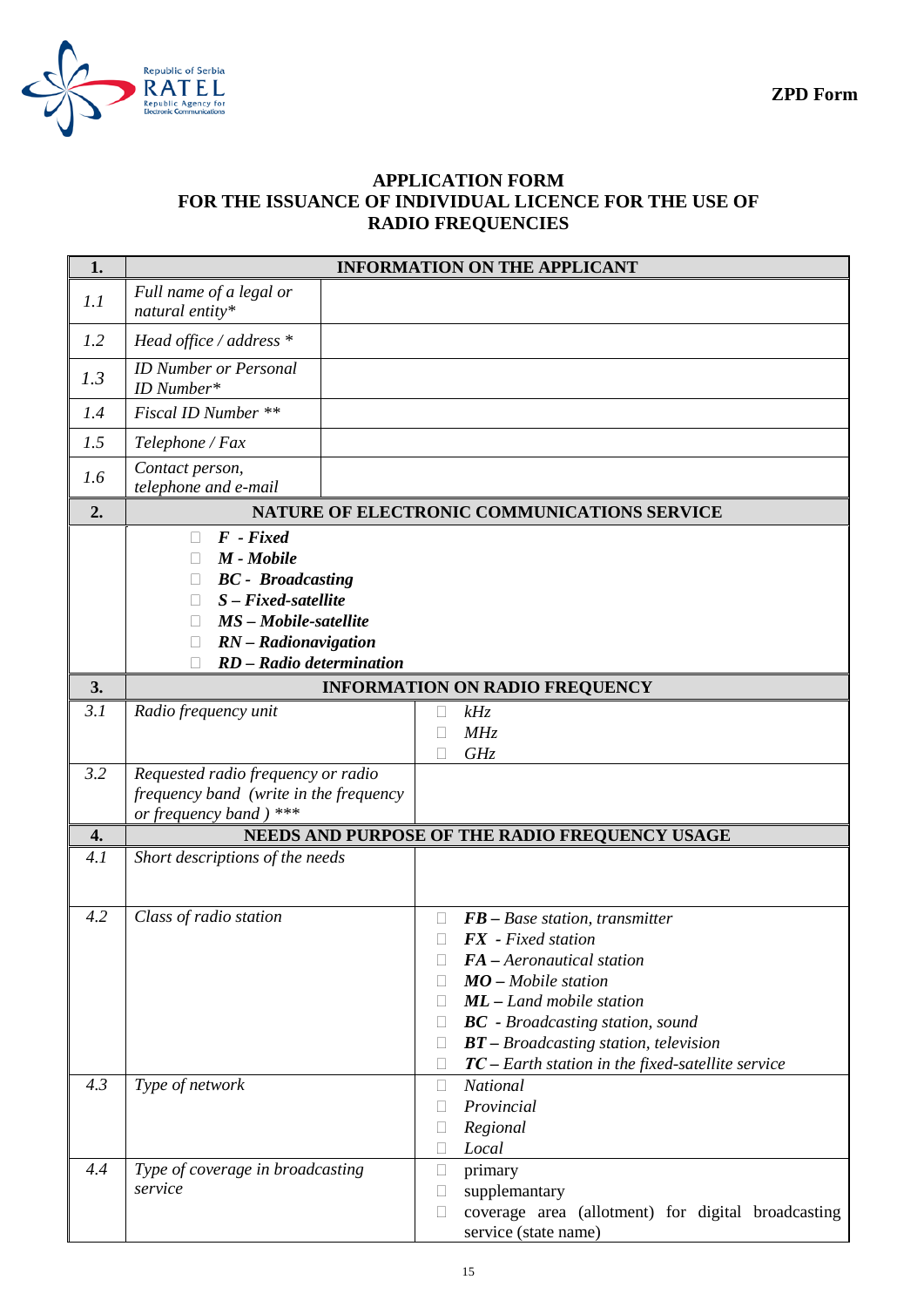| 5.                                                                                                              |                                                                                                                                                                                                                                                                                                                                                                                                                              | <b>TIME FRAMES</b> |                                     |  |  |  |  |  |
|-----------------------------------------------------------------------------------------------------------------|------------------------------------------------------------------------------------------------------------------------------------------------------------------------------------------------------------------------------------------------------------------------------------------------------------------------------------------------------------------------------------------------------------------------------|--------------------|-------------------------------------|--|--|--|--|--|
| 5.1                                                                                                             | Planned beginning of usage                                                                                                                                                                                                                                                                                                                                                                                                   |                    |                                     |  |  |  |  |  |
| 5.2                                                                                                             | Requested period of usage                                                                                                                                                                                                                                                                                                                                                                                                    |                    |                                     |  |  |  |  |  |
| 6.                                                                                                              | <b>TECHNICAL SOLUTION</b>                                                                                                                                                                                                                                                                                                                                                                                                    |                    |                                     |  |  |  |  |  |
| 6.1                                                                                                             | List of radio station/microwave links location                                                                                                                                                                                                                                                                                                                                                                               |                    |                                     |  |  |  |  |  |
| 6.2                                                                                                             | Description of technical solution                                                                                                                                                                                                                                                                                                                                                                                            |                    | In enclosed technical documentation |  |  |  |  |  |
| 6.3                                                                                                             | Environmental impact assessment                                                                                                                                                                                                                                                                                                                                                                                              |                    | In enclosed technical documentation |  |  |  |  |  |
| 7.                                                                                                              |                                                                                                                                                                                                                                                                                                                                                                                                                              | <b>NOTES</b>       |                                     |  |  |  |  |  |
| 8.                                                                                                              |                                                                                                                                                                                                                                                                                                                                                                                                                              |                    |                                     |  |  |  |  |  |
|                                                                                                                 | <b>ENCLOSURES</b>                                                                                                                                                                                                                                                                                                                                                                                                            |                    |                                     |  |  |  |  |  |
| 8.1<br>8.2                                                                                                      | * Excerpt from the Business Register Agency or a photocopy of the ID card                                                                                                                                                                                                                                                                                                                                                    |                    |                                     |  |  |  |  |  |
| 8.3                                                                                                             | <b>** Proof of assigned Fiscal ID Number</b>                                                                                                                                                                                                                                                                                                                                                                                 |                    |                                     |  |  |  |  |  |
| 8.4                                                                                                             | <b>Technical documentation</b><br>Document authorizing the performance of business under activity code 61 – telecommunications (Excerpt from<br>the company statutes, corporate charter, decisions on aligning the undertaking with the Law on Business<br>Companies or other document indicating business under activity code $61$ – telecommunications as an additional<br>business performed along with the primary one.) |                    |                                     |  |  |  |  |  |
| *** For broadcasting service please specify the radio frequency/channel obtained in the public competition, and |                                                                                                                                                                                                                                                                                                                                                                                                                              |                    |                                     |  |  |  |  |  |
|                                                                                                                 | for digital broadcasting service please specify radio frequency and relevant multiplex                                                                                                                                                                                                                                                                                                                                       |                    |                                     |  |  |  |  |  |
|                                                                                                                 | Place and date                                                                                                                                                                                                                                                                                                                                                                                                               | <b>STAMP</b>       | Applicant's signature               |  |  |  |  |  |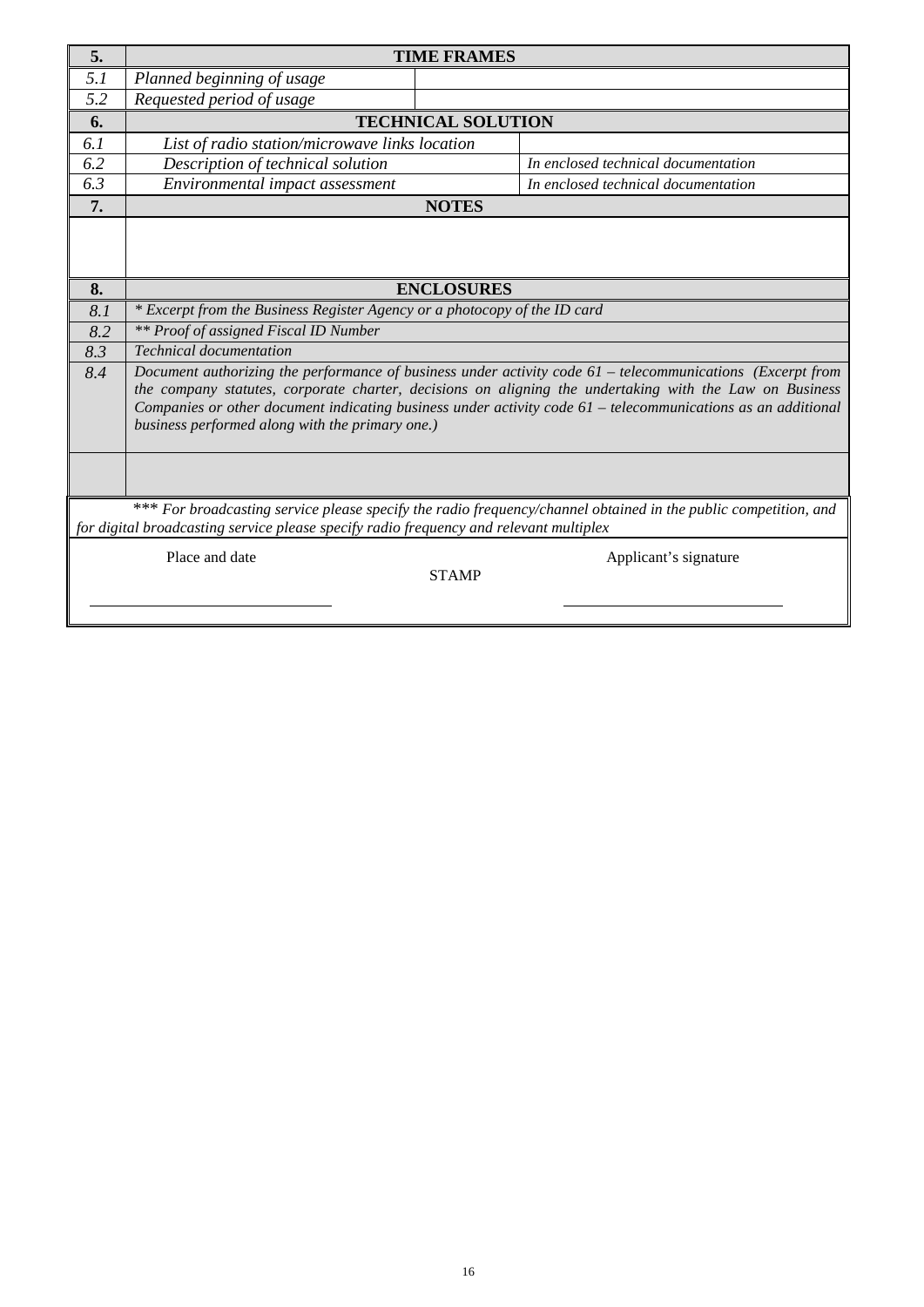## **APPLICATION FORM**

## **FOR THE ISSUANCE OF INDIVIDUAL LICENCE FOR THE USE OF RADIO FREQUENCIES FOR RADIO STATIONS ON BOARD OF AIRCRAFT**

| <b>INFORMATION ON AIRCRAFT OWNER</b>                  |                           |  |                                     |                       |                    |                          |  |
|-------------------------------------------------------|---------------------------|--|-------------------------------------|-----------------------|--------------------|--------------------------|--|
| Name of the legal or natural entity *                 |                           |  |                                     |                       |                    |                          |  |
| Head office / address *                               |                           |  |                                     |                       |                    |                          |  |
| ID Number or Personal ID Number *                     |                           |  |                                     |                       |                    |                          |  |
| Fiscal ID number *                                    |                           |  |                                     |                       |                    |                          |  |
| Telephone/Fax                                         |                           |  |                                     |                       |                    |                          |  |
| Contact, telephone and e-mail                         |                           |  |                                     |                       |                    |                          |  |
| <b>INFORMATION ON AIRCRAFT OPERATOR</b>               |                           |  |                                     |                       |                    |                          |  |
| Name of the legal or natural entity *                 |                           |  |                                     |                       |                    |                          |  |
| Head office / address *                               |                           |  |                                     |                       |                    |                          |  |
| ID Number or Personal ID Number *                     |                           |  |                                     |                       |                    |                          |  |
| Fiscal ID number *                                    |                           |  |                                     |                       |                    |                          |  |
| Telephone/Fax                                         |                           |  |                                     |                       |                    |                          |  |
| Contact, telephone and e-mail                         |                           |  |                                     |                       |                    |                          |  |
| Nationality and registration mark of the<br>aircraft* |                           |  | Call sign or other identification * |                       | Type of aircraft * |                          |  |
|                                                       |                           |  |                                     |                       |                    |                          |  |
| Equipment **                                          | Manufacturer and type *** |  | Power $(W)$                         | Class of emission *** |                    | Assigned frequencies *** |  |
| Transmitters                                          |                           |  |                                     |                       |                    |                          |  |
| Survival craft transmitters                           |                           |  |                                     |                       |                    |                          |  |
| Other equipment ***                                   |                           |  |                                     |                       |                    |                          |  |
| <b>TIME FRAMES</b>                                    |                           |  |                                     |                       |                    |                          |  |
| Planned beginning of usage                            |                           |  |                                     |                       |                    |                          |  |
| Requested period of usage                             |                           |  |                                     |                       |                    |                          |  |
| <b>NOTE</b>                                           |                           |  |                                     |                       |                    |                          |  |
|                                                       |                           |  |                                     |                       |                    |                          |  |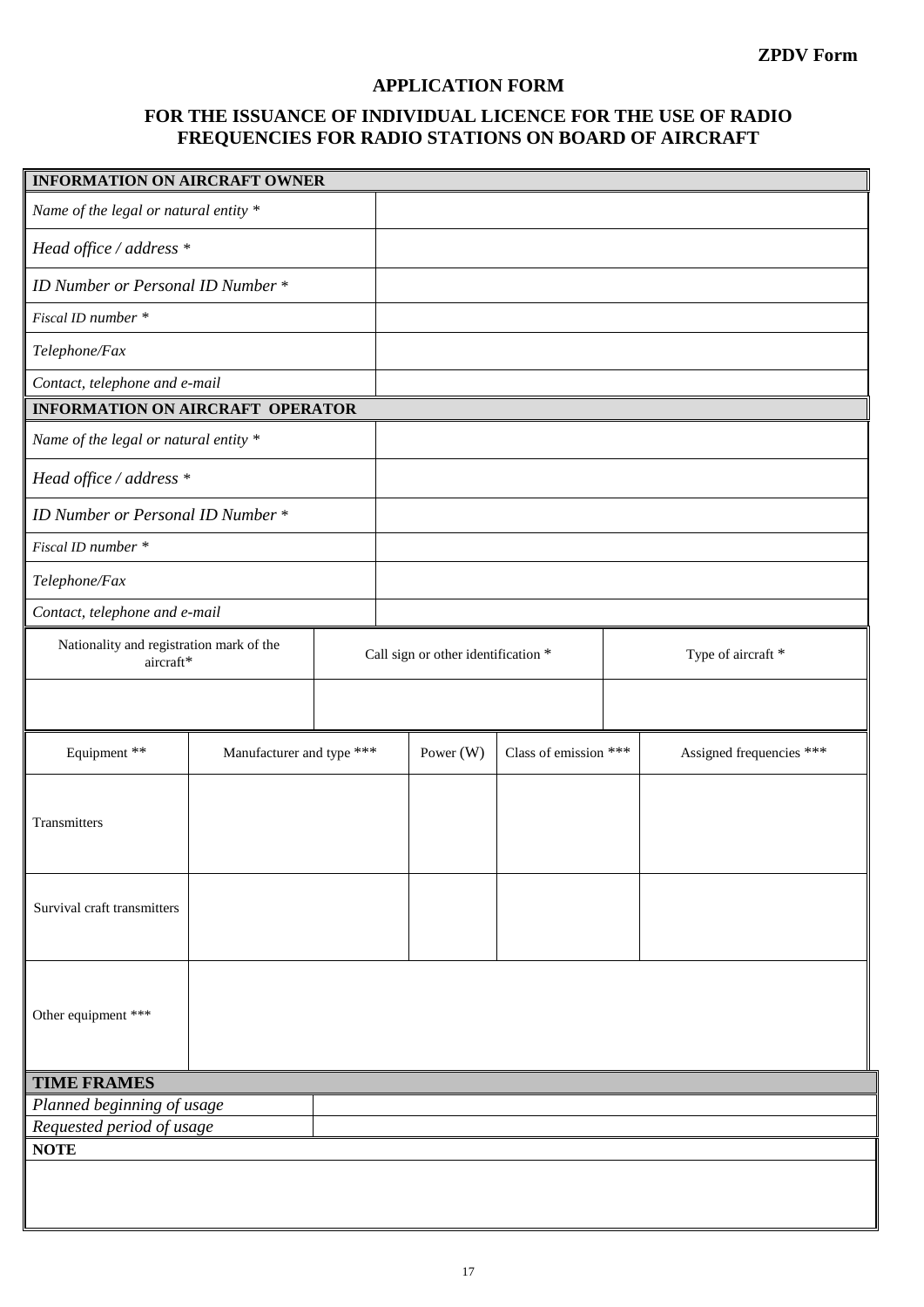## **List of documents to be enclosed with the application form (marked with asterisks in the Table)**

- \* Proof:
	- certificate on aircraft registration;
	- certificate issued by the Business Register Agency on the owner's business registration (in case the aircraft is owned by a legal person) or a photocopy of the ID card, if the owner is a natural person;
	- proof on the assigned Fiscal ID Number (only in case the aircraft is owned by a legal person).
- \*\* Please specify all equipment on the aircraft.
- \*\*\* Please specify or enclose technical characteristics of each radio equipment.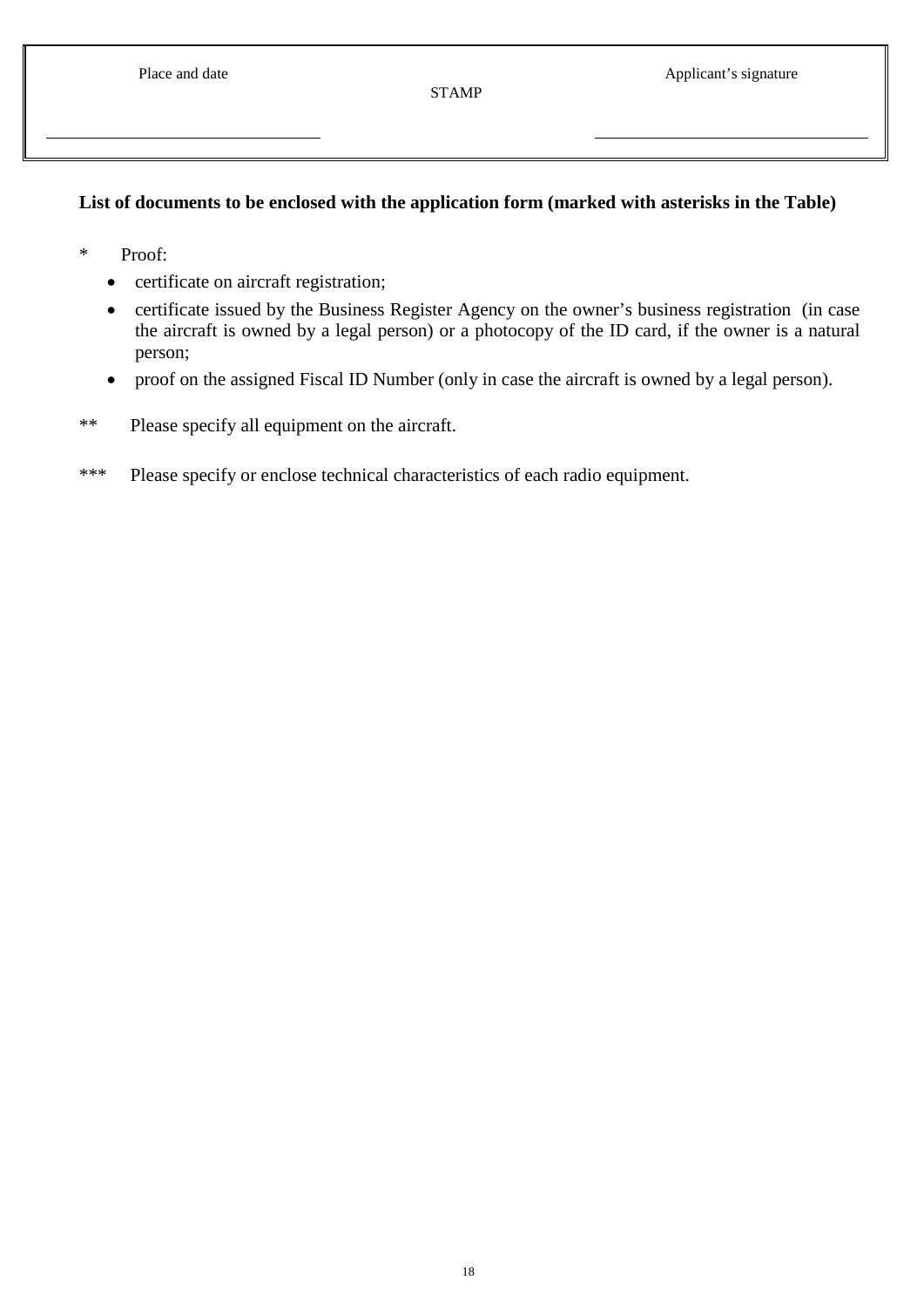**ZPDB Form**



## **APPLICATION FORM**

## **FOR THE ISSUANCE OF INDIVIDUAL LICENCE FOR THE USE OF RADIO FREQUENCIES FOR RADIO STATIONS ON BOARD OF SHIP OR OTHER VESSEL**

| INFORMATION ON THE OWNER AUTHORIZED USER OF THE SHIP OR OTHER VESSEL |                                          |              |               |                                        |  |  |  |  |
|----------------------------------------------------------------------|------------------------------------------|--------------|---------------|----------------------------------------|--|--|--|--|
|                                                                      | Name of the legal or natural entity *    |              |               |                                        |  |  |  |  |
| Head office / address *                                              |                                          |              |               |                                        |  |  |  |  |
|                                                                      | ID Number or Personal ID Number *        |              |               |                                        |  |  |  |  |
| Fiscal ID number *                                                   |                                          |              |               |                                        |  |  |  |  |
| Telephone/Fax                                                        |                                          |              |               |                                        |  |  |  |  |
| Contact, telephone and e-mail                                        |                                          |              |               |                                        |  |  |  |  |
|                                                                      | The name of ship and registration mark** | Call sign ** |               | Service and correspondence category    |  |  |  |  |
|                                                                      |                                          |              |               |                                        |  |  |  |  |
|                                                                      | Transmitters                             |              | Equipm        | Frequency band or assigned frequencies |  |  |  |  |
| Type of<br>equipment                                                 | Manufacturer and type of equipment ***   |              | ent<br>number | ****                                   |  |  |  |  |
| MF/HF                                                                |                                          |              |               |                                        |  |  |  |  |
| <b>VHF</b>                                                           |                                          |              |               |                                        |  |  |  |  |
| <b>VHF</b><br>hand held                                              |                                          |              |               |                                        |  |  |  |  |
| <b>UHF</b>                                                           |                                          |              |               |                                        |  |  |  |  |
| AIS                                                                  |                                          |              |               |                                        |  |  |  |  |
| <b>RADAR</b>                                                         |                                          |              |               |                                        |  |  |  |  |
| <b>SATELLITE</b>                                                     |                                          |              |               |                                        |  |  |  |  |
|                                                                      | Other transmitters ***                   |              |               |                                        |  |  |  |  |
| Other equipment ***                                                  |                                          |              |               |                                        |  |  |  |  |
|                                                                      | <b>TIME FRAMES</b>                       |              |               |                                        |  |  |  |  |
| Planned beginning of usage<br>Requested period of usage              |                                          |              |               |                                        |  |  |  |  |
| <b>NOTE</b>                                                          |                                          |              |               |                                        |  |  |  |  |
|                                                                      |                                          |              |               |                                        |  |  |  |  |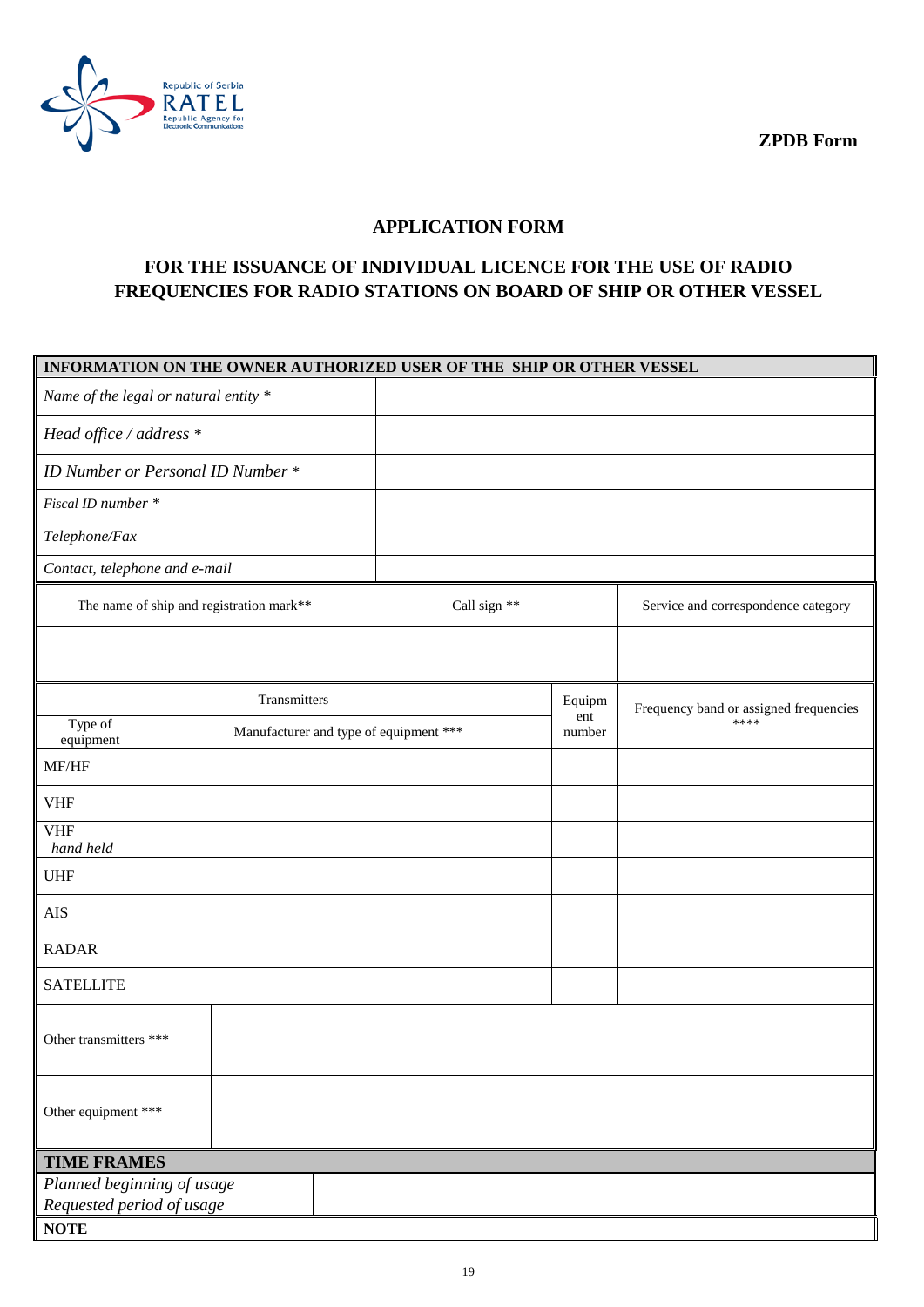| Place and date | <b>STAMP</b> | Applicant's signature |
|----------------|--------------|-----------------------|
|                |              |                       |

#### **List of documents to be enclosed with the application form (marked with asterisks in the Table)**

\* Proof: sailing permit / ship's papers or other proof of ship ownership (vessel purchase/lease contract, certificate issued by the commercial court on the vessel ownership), certificate issued by the Business Register Agency on the on the business registration and proof of assigned Fiscal ID Number (in case the vessel is owned by a legal person) or a photocopy of the ID card, if the owner is a natural person.

\*\* Proof: decision indicating the vessel's name and call sign, issued by the ministry in charge of waterways and navigation safety;

\*\*\* Proof: a photocopy of the page indicating technical characteristics for each equipment;

\*\*\*\* Please specify appropriate data from the table below:

| <b>Type of transmitter</b> | <b>Frequency band</b>                                      | <b>ITU</b> code |
|----------------------------|------------------------------------------------------------|-----------------|
| <b>MF</b>                  | $1605$ kHz $-$ 4000 kHz                                    | T               |
| HF                         | $4000$ kHz $- 27500$ kHz                                   | $\mathbf{U}$    |
| <b>VHF</b>                 | $156,025 - 162,975$ MHz                                    | V               |
| VHF portable               | $156,025 - 162,975$ MHz                                    | V               |
| UHF on-board stations      | $457,525 - 457,575$ MHz<br>$467,525 - 467,575 \text{ MHz}$ |                 |
| <b>AIS</b>                 | $156,025 - 162,975 \text{ MHz}$                            | V               |
|                            | $2920 - 3100 \text{ MHz}$                                  | S               |
| <b>RADAR</b>               | $9320 - 9500$ MHz                                          | X               |
| <b>SATELLITE</b>           | Maritime satellite band according to the                   |                 |
|                            | Radio Frequency Allocation Plan                            |                 |

#### **LIST OF TRANSMITTERS WITH RELEVANT FREQUENCY RANGES**

In addition to the aforementioned, at the request of the Republic Agency for Electronic Communications, information necessary to register the ship with the International Telecommunication Union need to be submitted as well, in particular for the purpose of the List of ship stations (rescue boats number, type and number of the emergency locating radio buoy and the frequency used), class of ship (general and specific classification), ship station hours of operation and other.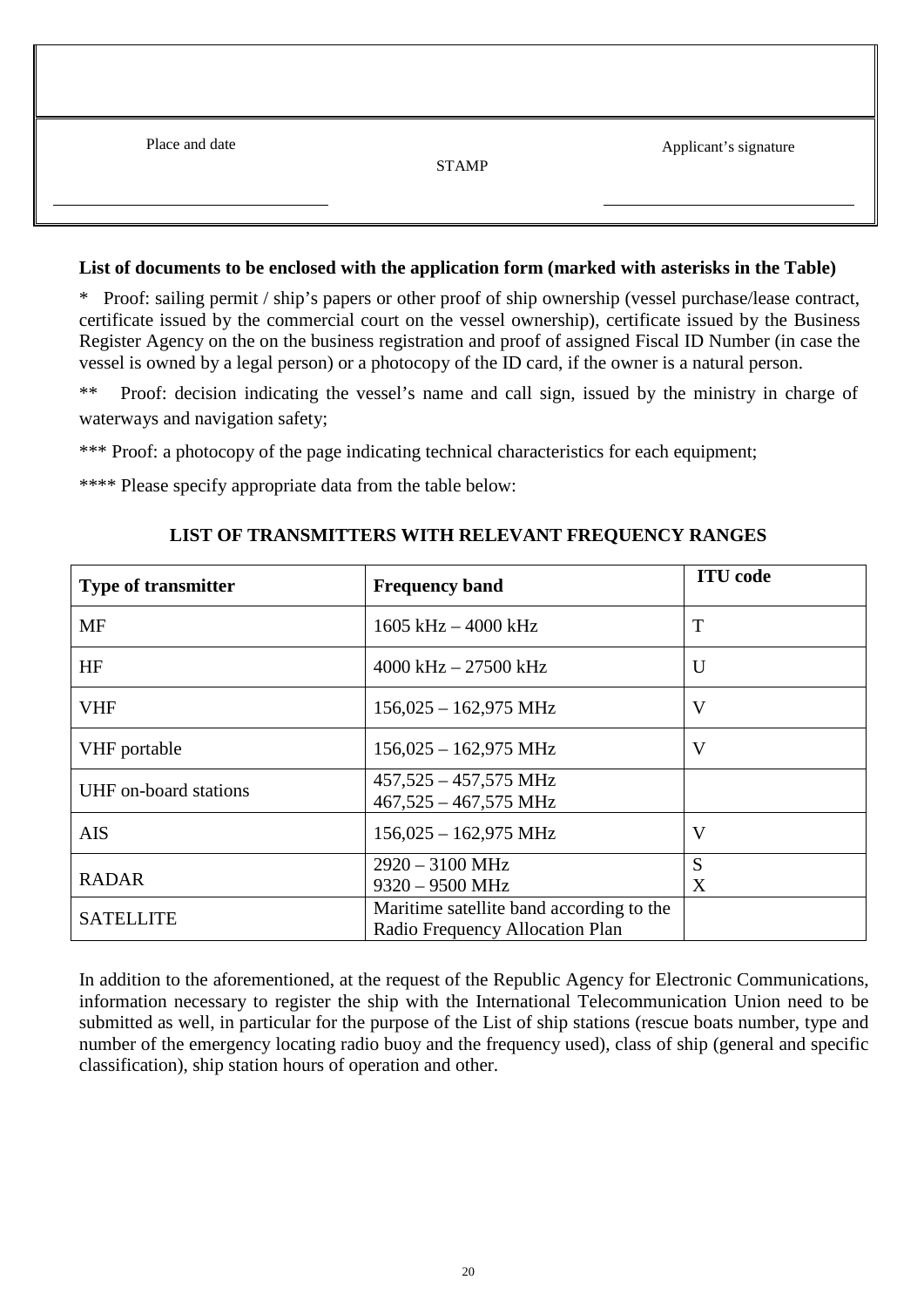

## **APPLICATION FORM FOR THE ISSUANCE OF INDIVIDUAL LICENCE FOR THE USE OF RADIO FREQUENCIES FOR AMATEUR RADIO CLUB STATION**

|                                                            |                     | Information on the individual licence holder – radio station owner |            |                          |                                               |                                               |                         |
|------------------------------------------------------------|---------------------|--------------------------------------------------------------------|------------|--------------------------|-----------------------------------------------|-----------------------------------------------|-------------------------|
|                                                            |                     | Name of the radio amateur organization                             |            |                          |                                               |                                               |                         |
|                                                            |                     | ID Number and Fiscal ID number                                     |            |                          |                                               |                                               |                         |
|                                                            |                     | Place and address of the organization<br>head office               |            |                          |                                               |                                               |                         |
|                                                            |                     | Telephone and e-mail                                               |            |                          |                                               |                                               |                         |
|                                                            | Call sign           |                                                                    |            |                          |                                               |                                               |                         |
| Filled out by the applicant - radio club officer in charge |                     | <b>Information on radio station location</b>                       |            |                          |                                               |                                               |                         |
|                                                            |                     | Place and postal code                                              |            |                          |                                               |                                               |                         |
|                                                            |                     | Street and number                                                  |            |                          |                                               |                                               |                         |
|                                                            |                     | Municipality and district                                          |            |                          |                                               |                                               |                         |
|                                                            |                     | <b>Information on radio stations</b>                               |            |                          |                                               |                                               |                         |
|                                                            | Ord.<br>no.         | Type and manufacturer                                              | Serial no. | Transmitter<br>power [W] | Lower limit of the<br>frequency band<br>[MHz] | Upper limit of the<br>frequency band<br>[MHz] | Classes of emission     |
|                                                            | $\mathbf{1}$        |                                                                    |            |                          |                                               |                                               |                         |
|                                                            | 2<br>3              |                                                                    |            |                          |                                               |                                               |                         |
|                                                            | $\overline{4}$      |                                                                    |            |                          |                                               |                                               |                         |
|                                                            | 5                   |                                                                    |            |                          |                                               |                                               |                         |
|                                                            | 6                   |                                                                    |            |                          |                                               |                                               |                         |
|                                                            |                     | <b>Information on installed antennas</b>                           |            |                          |                                               |                                               |                         |
|                                                            | Ord.<br>no.         | Type of antenna                                                    |            | Manufacturer             |                                               |                                               | Frequency band(s) [MHz] |
|                                                            | 1                   |                                                                    |            |                          |                                               |                                               |                         |
|                                                            | 2                   |                                                                    |            |                          |                                               |                                               |                         |
|                                                            | 3<br>$\overline{4}$ |                                                                    |            |                          |                                               |                                               |                         |
|                                                            | 5                   |                                                                    |            |                          |                                               |                                               |                         |
|                                                            | 6                   |                                                                    |            |                          |                                               |                                               |                         |

#### **Enclosure:**

 $\Box$  certificate issued by the Business Register Agency on the radio amateur organization registration

proof of assigned Fiscal ID Number

 $\Box$  proof of payment of the fee for the issuance of the amateur radio station

 **Place and date**

STAMP

 **Applicant's signature**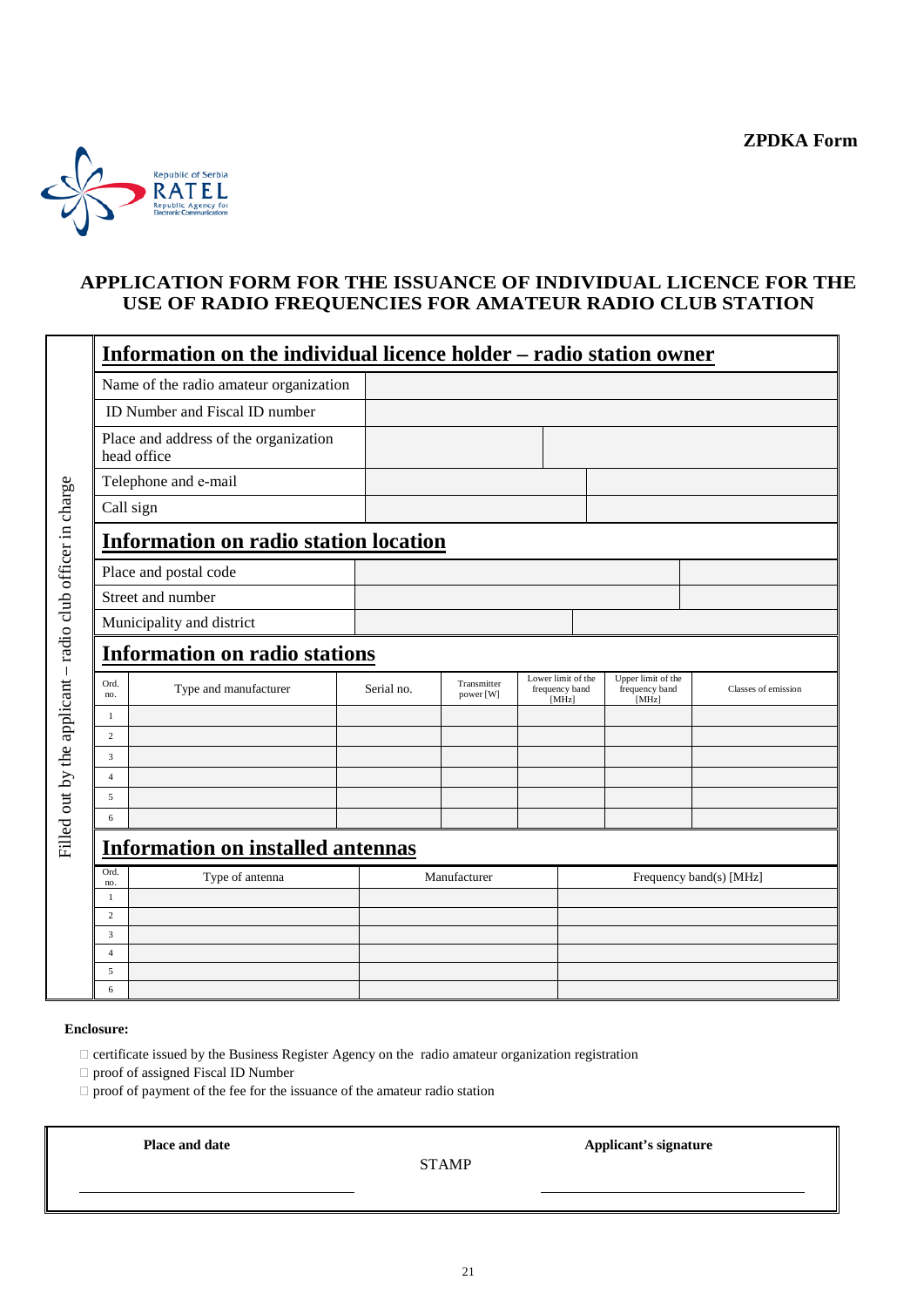**ZPDLA Form**



## **APPLICATION FORM**

## **FOR THE ISSUANCE OF INDIVIDUAL LICENCE FOR THE USE OF RADIO FREQUENCIES FOR PERSONAL AMATEUR RADIO STATION**

|                                                                  |                                       | Information on the individual licence holder – radio station owner |                                          |                          |                                      |                         |                                               |                   |  |
|------------------------------------------------------------------|---------------------------------------|--------------------------------------------------------------------|------------------------------------------|--------------------------|--------------------------------------|-------------------------|-----------------------------------------------|-------------------|--|
|                                                                  |                                       | Surname, father's name and name                                    |                                          |                          |                                      |                         |                                               |                   |  |
|                                                                  |                                       | Personal ID number                                                 |                                          |                          |                                      |                         |                                               |                   |  |
|                                                                  |                                       | Place and address of residence                                     |                                          |                          |                                      |                         |                                               |                   |  |
|                                                                  |                                       | Telephone and e-mail                                               |                                          |                          |                                      |                         |                                               |                   |  |
|                                                                  |                                       | Call sign and radio amateur class                                  |                                          |                          |                                      |                         |                                               |                   |  |
|                                                                  | Information on radio station location |                                                                    |                                          |                          |                                      |                         |                                               |                   |  |
|                                                                  |                                       |                                                                    |                                          |                          |                                      |                         |                                               |                   |  |
|                                                                  |                                       | Place and postal code                                              |                                          |                          |                                      |                         |                                               |                   |  |
|                                                                  |                                       | Street and number                                                  |                                          |                          |                                      |                         |                                               |                   |  |
|                                                                  |                                       | Municipality and district                                          |                                          |                          |                                      |                         |                                               |                   |  |
| Filled out by the applicant - owner of the amateur radio station |                                       | <b>Information on radio station</b>                                |                                          |                          |                                      |                         |                                               |                   |  |
|                                                                  | Ord.<br>no.                           | Type and manufacturer                                              | Serial number                            | Transmitter<br>power [W] | Lower limit of the<br>frequency band | [MHz]                   | Upper limit of the<br>frequency band<br>[MHz] | Class of emission |  |
|                                                                  | 1                                     |                                                                    |                                          |                          |                                      |                         |                                               |                   |  |
|                                                                  | $\overline{c}$                        |                                                                    |                                          |                          |                                      |                         |                                               |                   |  |
|                                                                  | $\overline{3}$                        |                                                                    |                                          |                          |                                      |                         |                                               |                   |  |
|                                                                  | $\overline{4}$                        |                                                                    |                                          |                          |                                      |                         |                                               |                   |  |
|                                                                  | 5                                     |                                                                    |                                          |                          |                                      |                         |                                               |                   |  |
|                                                                  | 6                                     |                                                                    |                                          |                          |                                      |                         |                                               |                   |  |
|                                                                  |                                       |                                                                    | <b>Information on installed antennas</b> |                          |                                      |                         |                                               |                   |  |
|                                                                  | Ord.<br>no.                           | Antenna type                                                       |                                          | Manufacturer             |                                      | Frequency band(s) [MHz] |                                               |                   |  |
|                                                                  | 1                                     |                                                                    |                                          |                          |                                      |                         |                                               |                   |  |
|                                                                  | $\overline{c}$                        |                                                                    |                                          |                          |                                      |                         |                                               |                   |  |
|                                                                  | 3                                     |                                                                    |                                          |                          |                                      |                         |                                               |                   |  |
|                                                                  | $\overline{4}$                        |                                                                    |                                          |                          |                                      |                         |                                               |                   |  |
|                                                                  | 5                                     |                                                                    |                                          |                          |                                      |                         |                                               |                   |  |
|                                                                  | 6                                     |                                                                    |                                          |                          |                                      |                         |                                               |                   |  |

#### **Enclosure:**

 $\Box$  photocopy of the radio amateur licence of the radio amateur - individual

photocopy of the ID card

 $\Box$  proof on payment of the fee for the amateur radio station licence issuance

**Place and date Applicant's signature**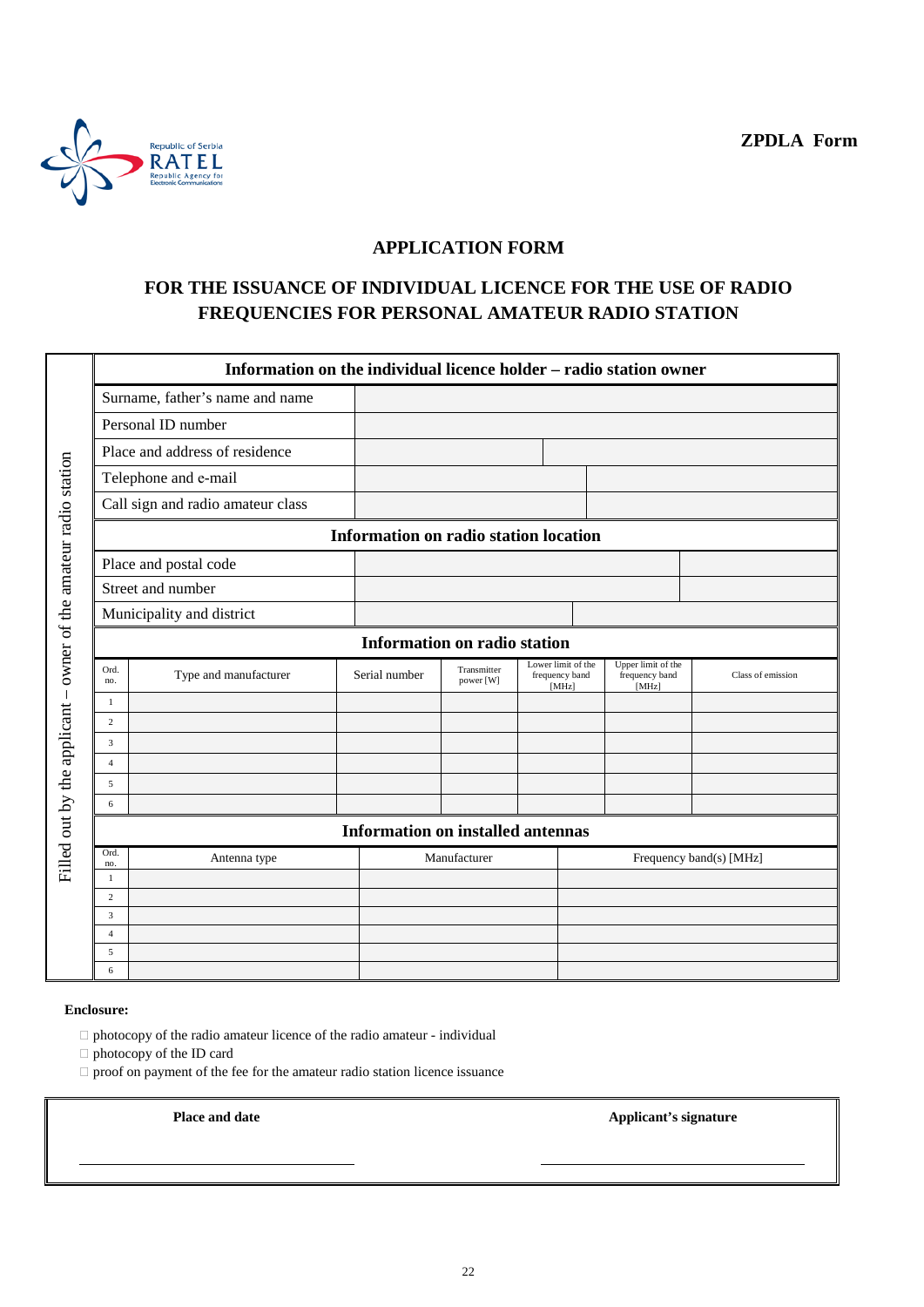**ZPD-DKP Form**



## **ЗАХТЕВ 1) ЗА ИЗДАВАЊЕ ПОЈЕДИНАЧНЕ ДОЗВОЛЕ ЗА КОРИШЋЕЊЕ РАДИО-ФРЕКВЕНЦИЈА ДИПЛОМАТСКО-КОНЗУЛАРНОГ ПРЕДСТАВНИШТВА**

## *APPLICATION FORM 1) FOR THE ISSUANCE OF AN INDIVIDUAL LICENCE FOR THE USE OF RADIO-FREQUENCIES BY DIPLOMATIC-CONSULAR MISSION*

| Diplomatic-consular mission:                            | Дипломатско-конзуларно представништво:                                                                                  |                       |                              |         |  |
|---------------------------------------------------------|-------------------------------------------------------------------------------------------------------------------------|-----------------------|------------------------------|---------|--|
| Адреса:<br>Address:                                     |                                                                                                                         |                       |                              |         |  |
| Телефон:<br>Telephone:                                  |                                                                                                                         | Телефакс:<br>Telefax: |                              | e-mail: |  |
|                                                         | Име лица (задуженог за коришћење радио-станице)<br>Name of contact person (responsible for the radio station operation) |                       |                              |         |  |
| Адреса:<br>Postal address:                              |                                                                                                                         |                       |                              |         |  |
| Држављанство:<br>Nationality:                           |                                                                                                                         |                       | Број пасоша:<br>Passport No. |         |  |
| Телефон:<br>Telephone:                                  |                                                                                                                         | Телефакс:<br>Telefax: |                              | e-mail: |  |
| Захтевани период коришћења:<br>Requested period of use: |                                                                                                                         |                       |                              |         |  |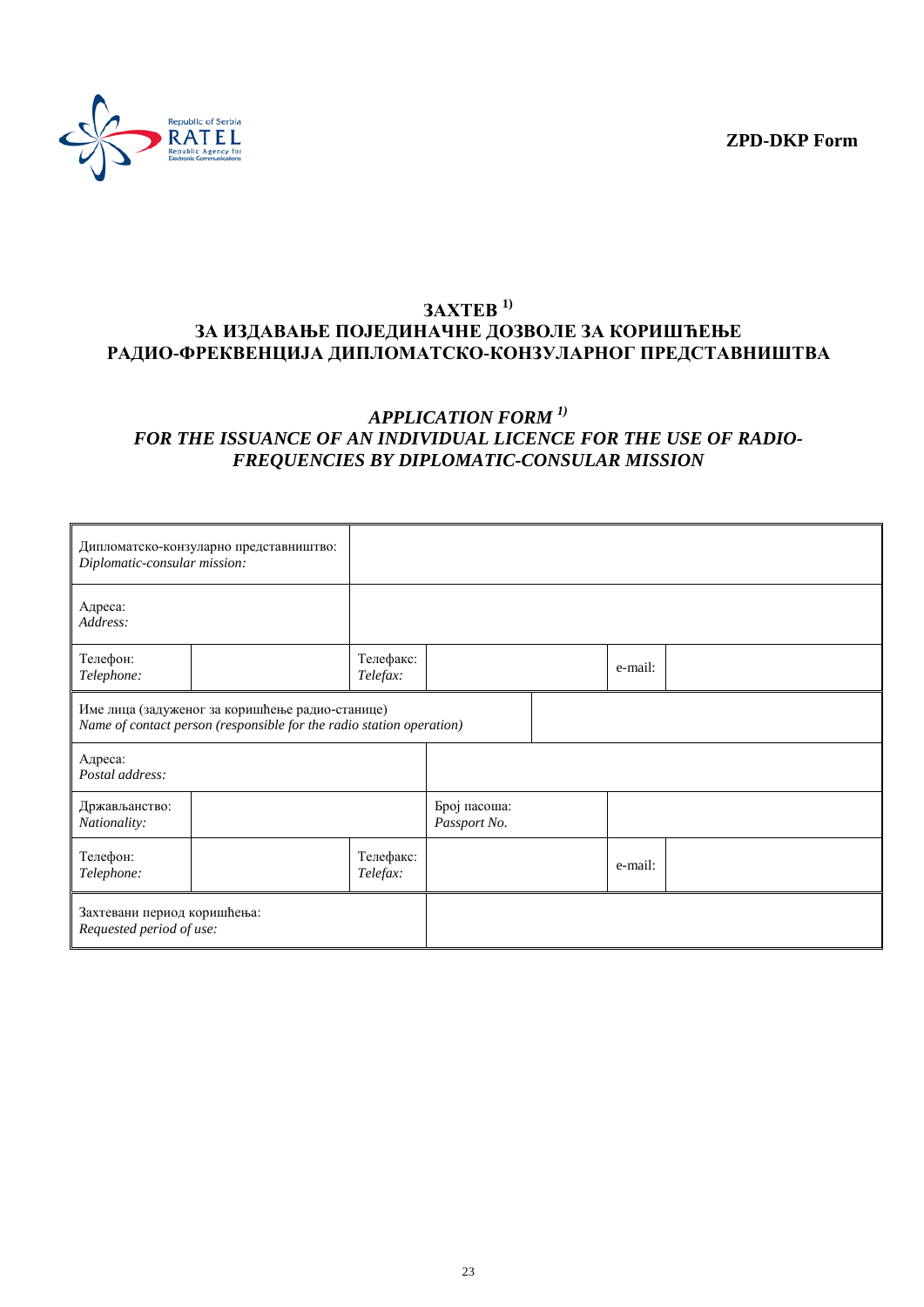# **ФИКСНА СЛУЖБА И КОПНЕНА МОБИЛНА СЛУЖБА**

## **FIXED SERVICE AND LAND MOBILE SERVICE**

| Служба у којој ће се радио-станице користити:<br>Service for which the radio station will be used:                      |    |           |    |              |  |  |
|-------------------------------------------------------------------------------------------------------------------------|----|-----------|----|--------------|--|--|
| Врста службе (нпр. фиксна, мобилна):<br>Type of service (e.g. fixed, mobile service):                                   |    |           |    |              |  |  |
|                                                                                                                         |    |           |    |              |  |  |
| Техничке карактеристике радио-станица:<br>Technical characteristics for the radio stations:                             |    |           |    |              |  |  |
| Врста станице:                                                                                                          |    |           |    |              |  |  |
| Class of station:                                                                                                       | FB | <b>FX</b> | MO | <b>ML/HH</b> |  |  |
| Фреквенција / е (MHz)                                                                                                   |    |           |    |              |  |  |
| Frequency / -ies (MHz)                                                                                                  |    |           |    |              |  |  |
| Потребна ширина опсега и врста емисије:                                                                                 |    |           |    |              |  |  |
| Necessary bandwidth and Class of emission:                                                                              |    |           |    |              |  |  |
| Снага $(W)$                                                                                                             |    |           |    |              |  |  |
| Power $(W)$                                                                                                             |    |           |    |              |  |  |
| Тип антене:                                                                                                             |    |           |    |              |  |  |
| Antenna type:                                                                                                           |    |           |    |              |  |  |
| Број радио- станица:                                                                                                    |    |           |    |              |  |  |
| Number of radio stations required:                                                                                      |    |           |    |              |  |  |
| Начин рада (нпр. симплекс, дуплекс,                                                                                     |    |           |    |              |  |  |
| семидуплекс,):                                                                                                          |    |           |    |              |  |  |
| Operating method (e.g. simplex, duplex,                                                                                 |    |           |    |              |  |  |
| semiduplex,):                                                                                                           |    |           |    |              |  |  |
| Фабрички подаци:                                                                                                        |    |           |    |              |  |  |
| Manufacturing data:                                                                                                     |    |           |    |              |  |  |
| Произвођач:                                                                                                             |    |           |    |              |  |  |
| Manufacturer:                                                                                                           |    |           |    |              |  |  |
| Тип:                                                                                                                    |    |           |    |              |  |  |
| Type:                                                                                                                   |    |           |    |              |  |  |
| Фабрички бројеви:                                                                                                       |    |           |    |              |  |  |
| Serial Nos.                                                                                                             |    |           |    |              |  |  |
| Локација:                                                                                                               |    |           |    |              |  |  |
| Location:                                                                                                               |    |           |    |              |  |  |
| Место, улица и број за FB, FX                                                                                           |    |           |    |              |  |  |
| Address of location for FB, FX                                                                                          |    |           |    |              |  |  |
|                                                                                                                         |    |           |    |              |  |  |
| Зона рада за мобилни рад:                                                                                               |    |           |    |              |  |  |
| Area of operation (mobile):                                                                                             |    |           |    |              |  |  |
| Зона рада (опис) за МО, МL/НН                                                                                           |    |           |    |              |  |  |
| Area of operation (description) for MO,                                                                                 |    |           |    |              |  |  |
| <i>ML/HH</i>                                                                                                            |    |           |    |              |  |  |
| Позивни знаци:                                                                                                          |    |           |    |              |  |  |
| Call signs:                                                                                                             |    |           |    |              |  |  |
| Предлог позивних знакова:                                                                                               |    |           |    |              |  |  |
| Proposed call signs to be used in Serbia:                                                                               |    |           |    |              |  |  |
|                                                                                                                         |    |           |    |              |  |  |
| Сврха коришћења радио-станице (описати):                                                                                |    |           |    |              |  |  |
| Purpose of the radio station use (describe):                                                                            |    |           |    |              |  |  |
|                                                                                                                         |    |           |    |              |  |  |
|                                                                                                                         |    |           |    |              |  |  |
|                                                                                                                         |    |           |    |              |  |  |
|                                                                                                                         |    |           |    |              |  |  |
|                                                                                                                         |    |           |    |              |  |  |
|                                                                                                                         |    |           |    |              |  |  |
| Опис функционисања и конфигурација радио-мреже:<br>Description of the operation and configuration of the radio-network: |    |           |    |              |  |  |
|                                                                                                                         |    |           |    |              |  |  |
|                                                                                                                         |    |           |    |              |  |  |
|                                                                                                                         |    |           |    |              |  |  |
|                                                                                                                         |    |           |    |              |  |  |
|                                                                                                                         |    |           |    |              |  |  |
|                                                                                                                         |    |           |    |              |  |  |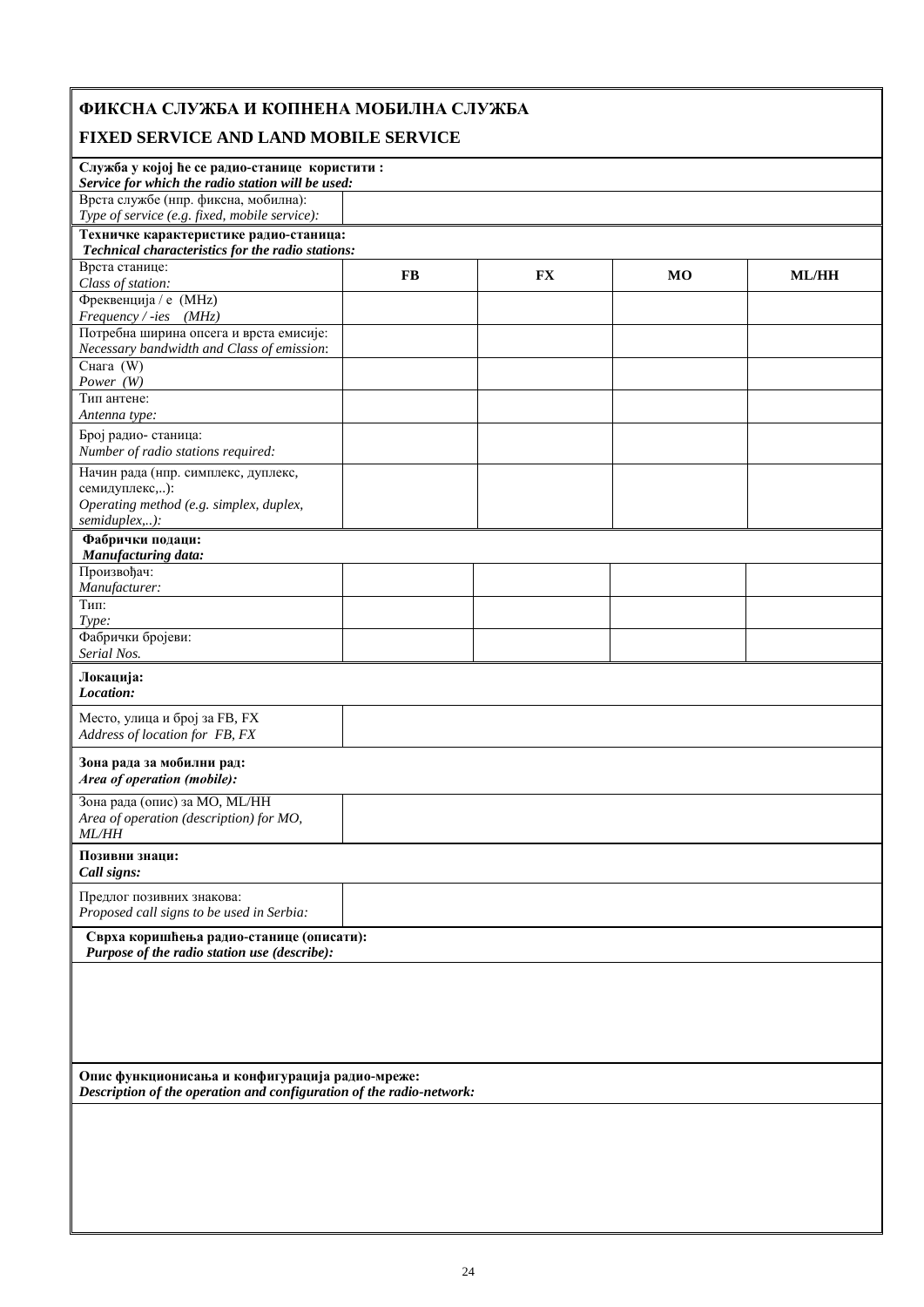## **ФИКСНА САТЕЛИТСКА СЛУЖБА И МОБИЛНА САТЕЛИТСКА СЛУЖБА (VSAT, и др.) FIXED SATELLITE SERVICE AND MOBILE SATELLITE SERVICE (VSAT, etc.)**

| Служба у којој ће се радио-станице користити:<br>Service for which the radio station will be used: |              |                           |
|----------------------------------------------------------------------------------------------------|--------------|---------------------------|
| Врста службе (нпр. фиксна, мобилна):                                                               |              |                           |
| Type of service (e.g. fixed, mobile service):                                                      |              |                           |
| Техничке карактеристике радио-станица:                                                             |              |                           |
| Technical characteristics for the radio stations:                                                  |              |                           |
| Врста станице:                                                                                     |              |                           |
| Class of station:                                                                                  |              |                           |
| Фреквенција / е (MHz)                                                                              |              |                           |
| Frequency / -ies (MHz)                                                                             |              |                           |
| Тип и пречник антене:                                                                              |              |                           |
| Antenna type and diameter:                                                                         |              |                           |
| Максимални e.i.r.p. (dBW):                                                                         |              |                           |
| Maximum e.i.r.p. (dBW):                                                                            |              |                           |
| Потребна ширина опсега и врста емисије:                                                            |              |                           |
| Required bandwidth and Class of emission:                                                          |              |                           |
| Капацитет (kbit/s):                                                                                |              |                           |
| Data rate of Transmission (kbit/s:)                                                                |              |                           |
| Фабрички подаци:                                                                                   |              |                           |
| Manufacturing data:                                                                                |              |                           |
| Произвођач:                                                                                        |              |                           |
| Manufacturer:                                                                                      |              |                           |
| Тип:                                                                                               |              |                           |
| Type:                                                                                              |              |                           |
| Фабрички бројеви:<br>Serial Nos.:                                                                  |              |                           |
|                                                                                                    |              |                           |
| Локација:<br>Location:                                                                             |              |                           |
|                                                                                                    |              |                           |
| Место, улица и број:                                                                               |              |                           |
| Address of location:                                                                               |              |                           |
| Сателит (назив и позиција):                                                                        |              |                           |
| Satellite (Name and Position):                                                                     |              |                           |
|                                                                                                    |              |                           |
| Сврха коришћења радио-станице (описати):                                                           |              |                           |
| Purpose of the radio station use (describe):                                                       |              |                           |
|                                                                                                    |              |                           |
|                                                                                                    |              |                           |
|                                                                                                    |              |                           |
|                                                                                                    |              |                           |
|                                                                                                    |              |                           |
|                                                                                                    |              |                           |
| Место и датум                                                                                      |              | Потпис подносиоца захтева |
| Place and Date                                                                                     | $M.\Pi.$     | Signature                 |
|                                                                                                    | <b>STAMP</b> |                           |
|                                                                                                    |              |                           |
|                                                                                                    |              |                           |
|                                                                                                    |              |                           |

**1) Захтев се подноси дипломатским путем у складу са дипломатским протоколом Министарства спољних послова Републике Србије.**

*1) This application form shall be submitted in line with the diplomatic protocol to the Ministry of Foreign Affairs of the Republic of Serbia.*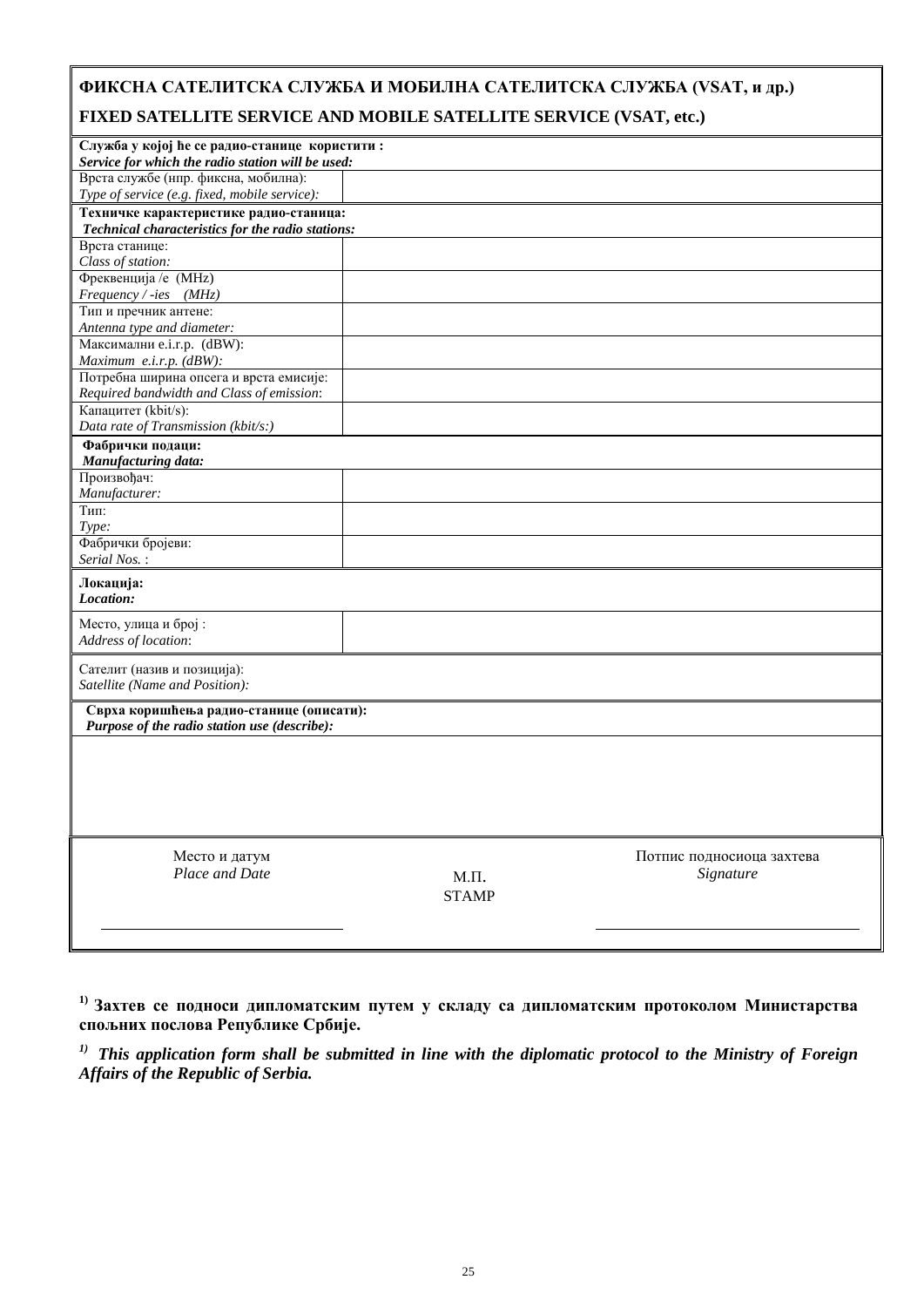**ZPD-SPL Form**



#### **ЗАХТЕВ ЗА ИЗДАВАЊЕ ПОЈЕДИНАЧНЕ ДОЗВОЛЕ ЗА КОРИШЋЕЊЕ РАДИО-ФРЕКВЕНЦИЈА СТРАНОГ ПРАВНОГ ЛИЦА**

#### *APPLICATION FORM FOR THE ISSUANCE OF AN INDIVIDUAL LICENCE TO FOREIGN LEGAL ENTITIES FOR THE USE OF RADIO-FREQUENCIES*

| Пун назив компаније / организације:                                                                                       | Full name of the company / organization: |                       |                              |         |  |
|---------------------------------------------------------------------------------------------------------------------------|------------------------------------------|-----------------------|------------------------------|---------|--|
| Адреса седишта:<br>Address of the Headquarters of the<br>company/organization:                                            |                                          |                       |                              |         |  |
| Телефон:<br>Telephone:                                                                                                    |                                          | Телефакс:<br>Telefax: |                              | e-mail: |  |
| Име лица (задуженог за коришћење радио-станице):<br>Name of contact person (responsible for the radio station operation): |                                          |                       |                              |         |  |
| Адреса:<br>Postal address:                                                                                                |                                          |                       |                              |         |  |
| Држављанство:<br>Nationality:                                                                                             |                                          |                       | Број пасоша:<br>Passport No. |         |  |
| Телефон:<br>Telephone:                                                                                                    |                                          | Телефакс:<br>Telefax: |                              | e-mail: |  |
| Захтевани период коришћења:<br>Requested period of use:                                                                   |                                          |                       |                              |         |  |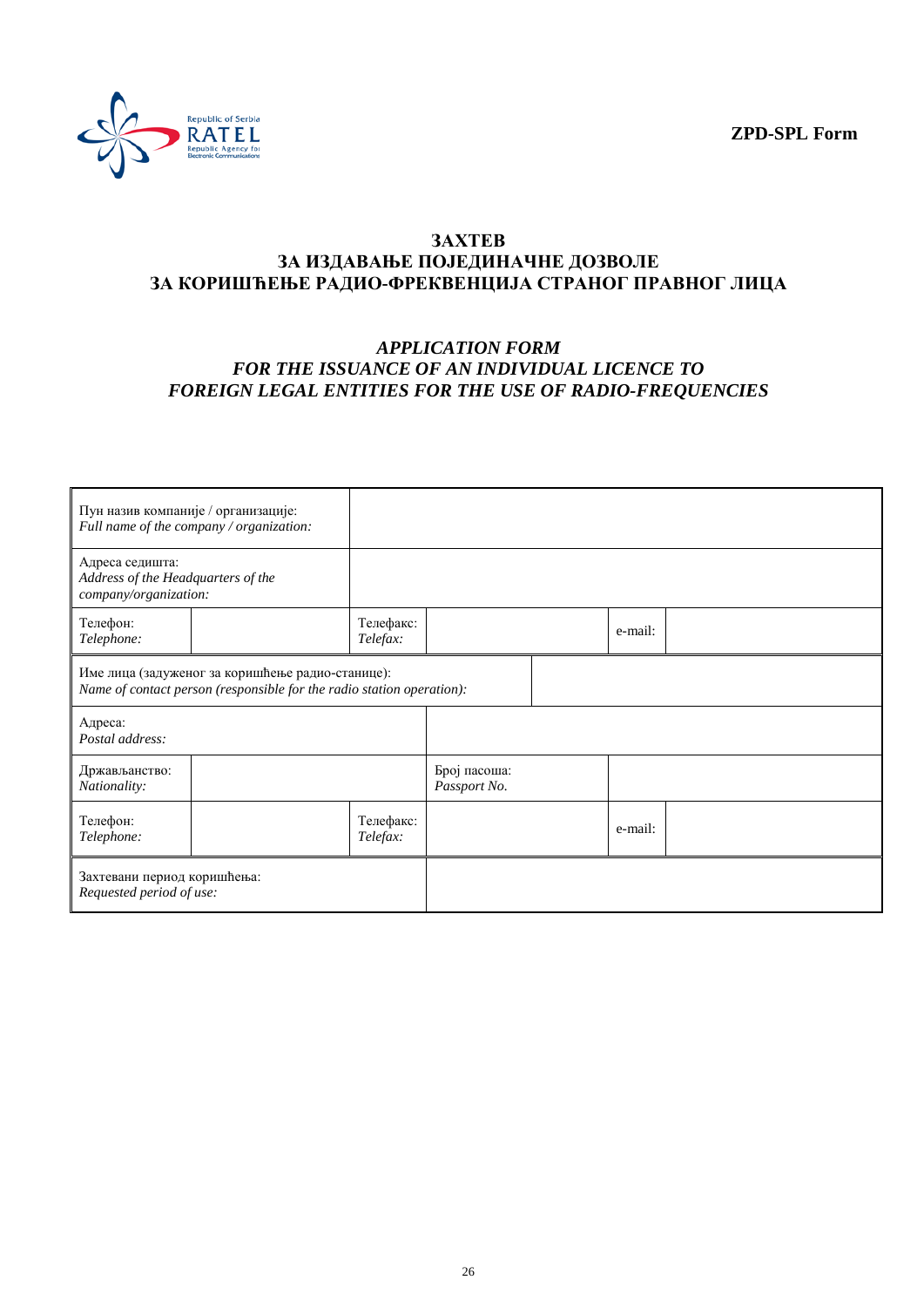# **ФИКСНА СЛУЖБА И КОПНЕНА МОБИЛНА СЛУЖБА**

## **FIXED SERVICE AND LAND MOBILE SERVICE**

| נעטנען שו                                                                                          |                                               |           |                |              |  |  |  |
|----------------------------------------------------------------------------------------------------|-----------------------------------------------|-----------|----------------|--------------|--|--|--|
| Служба у којој ће се радио-станице користити:<br>Service for which the radio station will be used: |                                               |           |                |              |  |  |  |
| Врста службе (нпр. фиксна, мобилна):                                                               |                                               |           |                |              |  |  |  |
| Техничке карактеристике радио-станица:                                                             | Type of service (e.g. fixed, mobile service): |           |                |              |  |  |  |
| Technical characteristics of the radio stations:                                                   |                                               |           |                |              |  |  |  |
| Врста станице:                                                                                     |                                               |           |                |              |  |  |  |
| Class of station:                                                                                  | <b>FB</b>                                     | <b>FX</b> | M <sub>O</sub> | <b>ML/HH</b> |  |  |  |
| Фреквенција / е (MHz)                                                                              |                                               |           |                |              |  |  |  |
| Frequency / -ies (MHz)                                                                             |                                               |           |                |              |  |  |  |
| Потребна ширина опсега и врста емисије:<br>Necessary bandwidth and Class of emission:              |                                               |           |                |              |  |  |  |
| Снага $(W)$                                                                                        |                                               |           |                |              |  |  |  |
| Power (W)                                                                                          |                                               |           |                |              |  |  |  |
| Тип антене:                                                                                        |                                               |           |                |              |  |  |  |
| Antenna type:                                                                                      |                                               |           |                |              |  |  |  |
| Број радио- станица:<br>Number of radio stations required:                                         |                                               |           |                |              |  |  |  |
| Начин рада (нпр. симплекс, дуплекс,                                                                |                                               |           |                |              |  |  |  |
| семидуплекс,):                                                                                     |                                               |           |                |              |  |  |  |
| Operating method (e.g. simplex, duplex,                                                            |                                               |           |                |              |  |  |  |
| semiduplex,):                                                                                      |                                               |           |                |              |  |  |  |
| Фабрички подаци:<br>Manufacturing data:                                                            |                                               |           |                |              |  |  |  |
| Произвођач:                                                                                        |                                               |           |                |              |  |  |  |
| Manufacturer:                                                                                      |                                               |           |                |              |  |  |  |
| Тип:                                                                                               |                                               |           |                |              |  |  |  |
| Type:                                                                                              |                                               |           |                |              |  |  |  |
| Фабрички бројеви:                                                                                  |                                               |           |                |              |  |  |  |
| Serial Nos.                                                                                        |                                               |           |                |              |  |  |  |
| Локација:<br>Location:                                                                             |                                               |           |                |              |  |  |  |
| Место, улица и број за FB, FX<br>Address of location for FB, FX                                    |                                               |           |                |              |  |  |  |
| Зона рада за мобилни рад:<br>Area of operation (mobile):                                           |                                               |           |                |              |  |  |  |
| Зона рада (опис) за МО, МL/НН<br>Area of operation (description) for MO,<br><b>ML/HH</b>           |                                               |           |                |              |  |  |  |
| Позивни знаци:                                                                                     |                                               |           |                |              |  |  |  |
| Call signs:                                                                                        |                                               |           |                |              |  |  |  |
| Предлог позивних знакова:<br>Proposed call signs to be used in Serbia:                             |                                               |           |                |              |  |  |  |
| Сврха коришћења радио-станице (описати):<br>Purpose of the radio station use (describe):           |                                               |           |                |              |  |  |  |
|                                                                                                    |                                               |           |                |              |  |  |  |
|                                                                                                    |                                               |           |                |              |  |  |  |
|                                                                                                    |                                               |           |                |              |  |  |  |
|                                                                                                    |                                               |           |                |              |  |  |  |
|                                                                                                    |                                               |           |                |              |  |  |  |
|                                                                                                    |                                               |           |                |              |  |  |  |
| Опис функционисања и конфигурација радио-мреже:                                                    |                                               |           |                |              |  |  |  |
| Description of the operation and configuration of the radio-network:                               |                                               |           |                |              |  |  |  |
|                                                                                                    |                                               |           |                |              |  |  |  |
|                                                                                                    |                                               |           |                |              |  |  |  |
|                                                                                                    |                                               |           |                |              |  |  |  |
|                                                                                                    |                                               |           |                |              |  |  |  |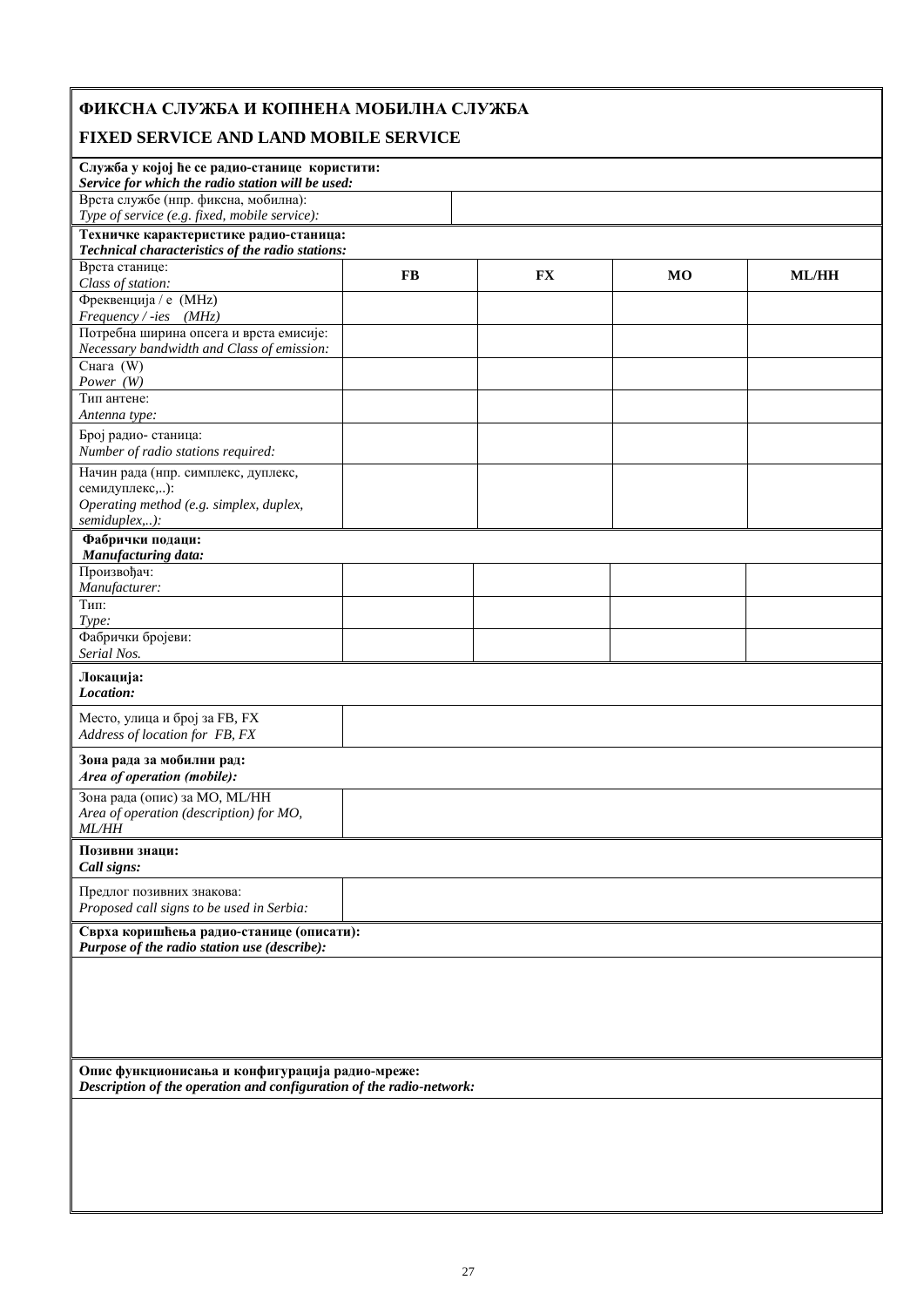| ФИКСНА САТЕЛИТСКА СЛУЖБА И МОБИЛНА САТЕЛИТСКА СЛУЖБА (VSAT, и др.)                                 |          |                           |
|----------------------------------------------------------------------------------------------------|----------|---------------------------|
| FIXED SATELLITE SERVICE AND MOBILE SATELLITE SERVICE (VSAT, etc.)                                  |          |                           |
| Служба у којој ће се радио-станице користити:<br>Service for which the radio station will be used: |          |                           |
| Врста службе (нпр. фиксна, мобилна):                                                               |          |                           |
| Type of service (e.g. fixed, mobile service):                                                      |          |                           |
| Техничке карактеристике радио-станица:                                                             |          |                           |
| Technical characteristics for the radio stations:                                                  |          |                           |
| Врста станице:                                                                                     |          |                           |
| Class of station:                                                                                  |          |                           |
| Фреквенција / е (MHz)                                                                              |          |                           |
| $Frequency / -ies$ (MHz)<br>Тип и пречник антене:                                                  |          |                           |
| Antenna type and diameter:                                                                         |          |                           |
| Максимални e.i.r.p. (dBW):                                                                         |          |                           |
| Maximum e.i.r.p. (dBW):                                                                            |          |                           |
| Потребна ширина опсега и врста емисије:                                                            |          |                           |
| Required bandwidth and Class of emission:                                                          |          |                           |
| Капацитет (kbit/s):                                                                                |          |                           |
| Data rate of Transmission (kbit/s:)                                                                |          |                           |
| Фабрички подаци:                                                                                   |          |                           |
| Manufacturing data:                                                                                |          |                           |
| Произвођач:                                                                                        |          |                           |
| Manufacturer:                                                                                      |          |                           |
| Тип:<br>Type:                                                                                      |          |                           |
| Фабрички бројеви:                                                                                  |          |                           |
| Serial Nos.:                                                                                       |          |                           |
| Локација:<br>Location:                                                                             |          |                           |
| Место, улица и број:<br>Address of location:                                                       |          |                           |
| Сателит (назив и позиција):<br>Satellite (Name and Position):                                      |          |                           |
| Сврха коришћења радио-станице (описати):<br>Purpose of the radio station use (describe):           |          |                           |
|                                                                                                    |          |                           |
|                                                                                                    |          |                           |
|                                                                                                    |          |                           |
| Место и датум                                                                                      |          | Потпис подносиоца захтева |
| Place and Date                                                                                     | $M.\Pi.$ | Signature                 |

 $\mathbf{r}$ 

 $\overline{\phantom{a}}$ 

STAMP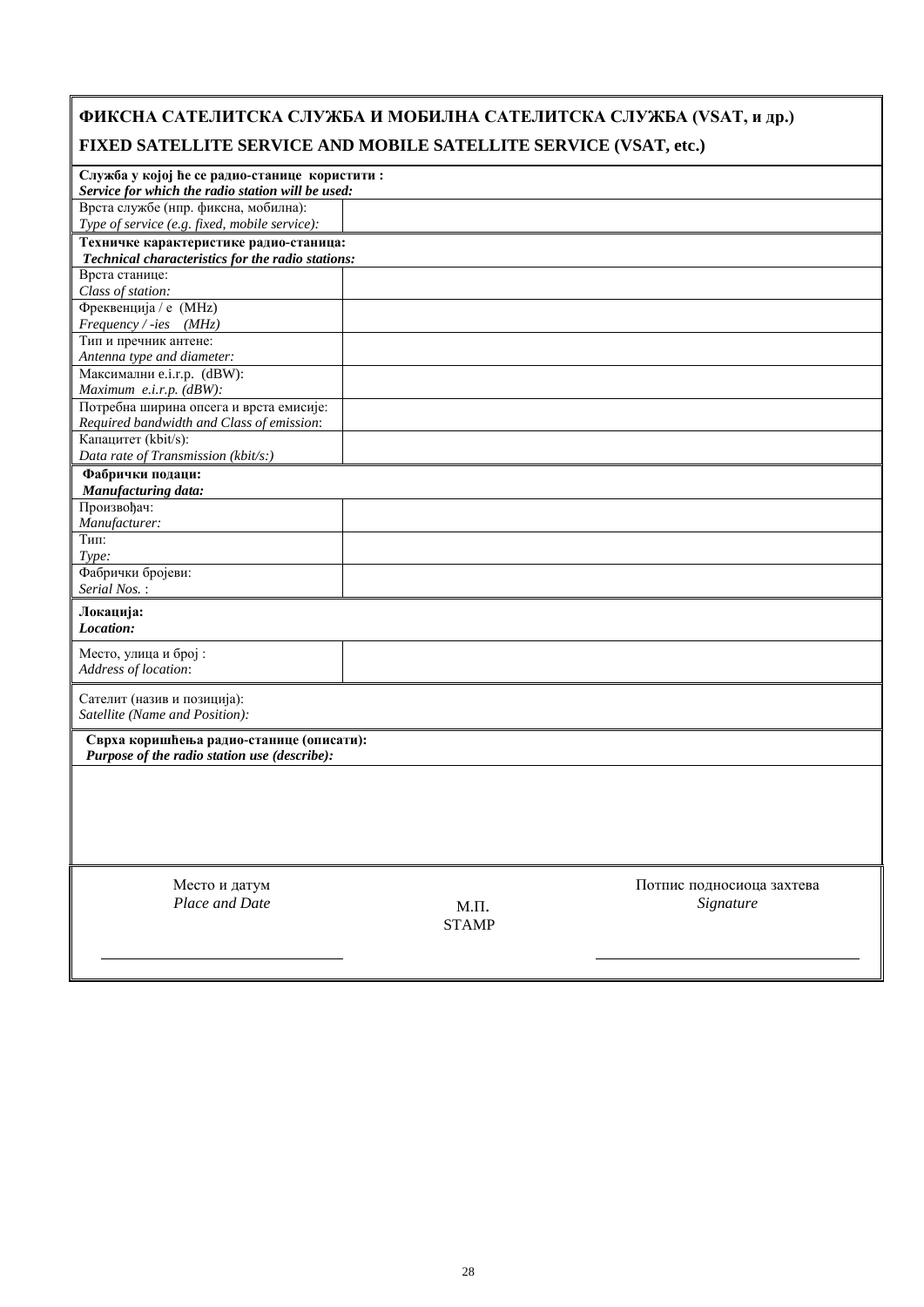

## **APPLICATION FORM**

## **FOR THE ISSUANCE OF TEMPORARY LICENCE FOR THE USE OF RADIO FREQUENCIES**

| 1.   |                                                                                                         | <b>INFORMATION ON THE APPLICANT</b>                                                                                                                                                                                                                                                                           |
|------|---------------------------------------------------------------------------------------------------------|---------------------------------------------------------------------------------------------------------------------------------------------------------------------------------------------------------------------------------------------------------------------------------------------------------------|
| 1.1. | Name of the legal or<br>natural person *                                                                |                                                                                                                                                                                                                                                                                                               |
| 1.2. | Head office / address $*$                                                                               |                                                                                                                                                                                                                                                                                                               |
| 1.3. | <b>ID Number or Personal</b><br><b>ID</b> Number<br>$\ast$                                              |                                                                                                                                                                                                                                                                                                               |
| 1.4. | Fiscal ID Number **                                                                                     |                                                                                                                                                                                                                                                                                                               |
| 1.5. | Telephone / fax                                                                                         |                                                                                                                                                                                                                                                                                                               |
| 1.6. | Contact person, telephone<br>and e-mail                                                                 |                                                                                                                                                                                                                                                                                                               |
| 2.   |                                                                                                         | TYPE OF ELECTRONIC COMMUNICATIONS SERVICE                                                                                                                                                                                                                                                                     |
|      | $F$ - Fixed<br>M - Mobile<br><b>BC</b> - Broadcasting<br>$S$ – Fixed satellite<br>MS - Mobile satellite |                                                                                                                                                                                                                                                                                                               |
| 3.   |                                                                                                         | <b>INFORMATION ON RADIO FREQUENCIES</b>                                                                                                                                                                                                                                                                       |
| 3.1  | Radio frequency unit                                                                                    | kHz<br>Ш<br>MHz<br>GHz                                                                                                                                                                                                                                                                                        |
| 3.2  | Requested radio frequency or radio<br>frequency band (write in the frequency<br>or frequency band)      |                                                                                                                                                                                                                                                                                                               |
| 4.   |                                                                                                         | NEED AND PURPOSE OF RADIO FREQUENCY USAGE                                                                                                                                                                                                                                                                     |
| 4.1  | Short description of the needs                                                                          |                                                                                                                                                                                                                                                                                                               |
| 4.2  | Class of radio station                                                                                  | $FB - Base station, transmitter$<br>П<br><b>FX</b> - Fixed station<br>FA - Aeronautical station<br>П<br>$MO$ – Mobile station<br><b>ML</b> - Land mobile station<br><b>BC</b> - Broadcasting station, sound<br>$BT - Broadcasting$ station, television<br>$TC$ – Earth station in the fixed-satellite service |
| 5.   |                                                                                                         | <b>TIMEFRAMES</b>                                                                                                                                                                                                                                                                                             |
| 5.1  | Planned beginning of usage                                                                              |                                                                                                                                                                                                                                                                                                               |
| 5.2  | Requested period of usage (no longer<br>than 60 days)                                                   |                                                                                                                                                                                                                                                                                                               |
| 6.   |                                                                                                         | <b>TECHNICAL SOLUTION</b>                                                                                                                                                                                                                                                                                     |
| 6.1. | List of radio stations/microwave links locations                                                        |                                                                                                                                                                                                                                                                                                               |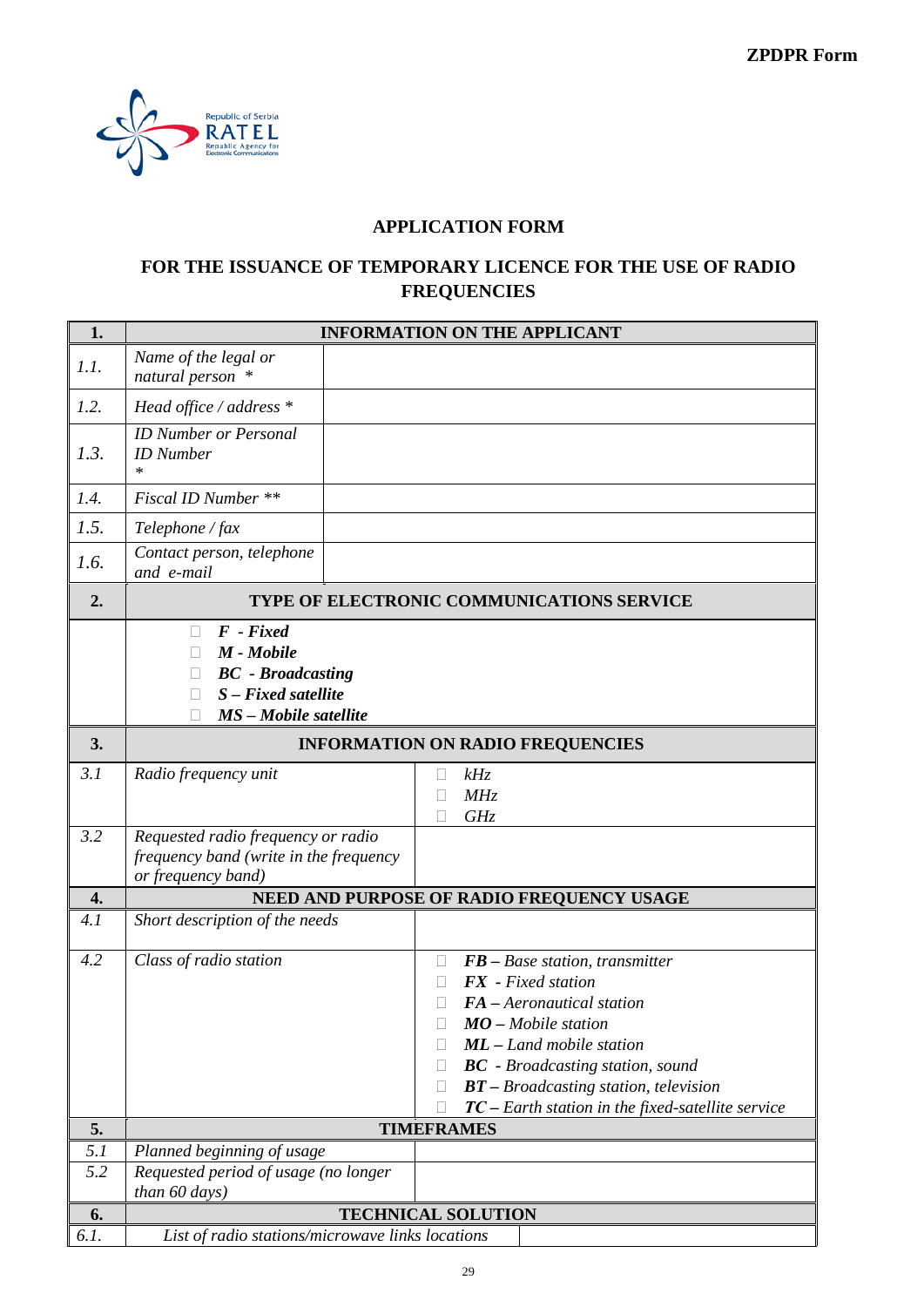| 6.2. | Description of technical solution                                                      |                   | Enclosed              |  |  |  |
|------|----------------------------------------------------------------------------------------|-------------------|-----------------------|--|--|--|
| 7.   |                                                                                        | <b>NOTES</b>      |                       |  |  |  |
|      |                                                                                        |                   |                       |  |  |  |
|      |                                                                                        |                   |                       |  |  |  |
| 8.   |                                                                                        | <b>ENCLOSURES</b> |                       |  |  |  |
| 8.1. | * Excerpt from the Business Register Agency or a photocopy of the ID card              |                   |                       |  |  |  |
| 8.2. | ** Proof of assigned Fiscal ID Number                                                  |                   |                       |  |  |  |
| 8.3. | Technical documentation for the equipment for which the temporary licence is requested |                   |                       |  |  |  |
|      |                                                                                        |                   |                       |  |  |  |
|      | Place and date                                                                         | <b>STAMP</b>      | Applicant's Signature |  |  |  |
|      |                                                                                        |                   |                       |  |  |  |